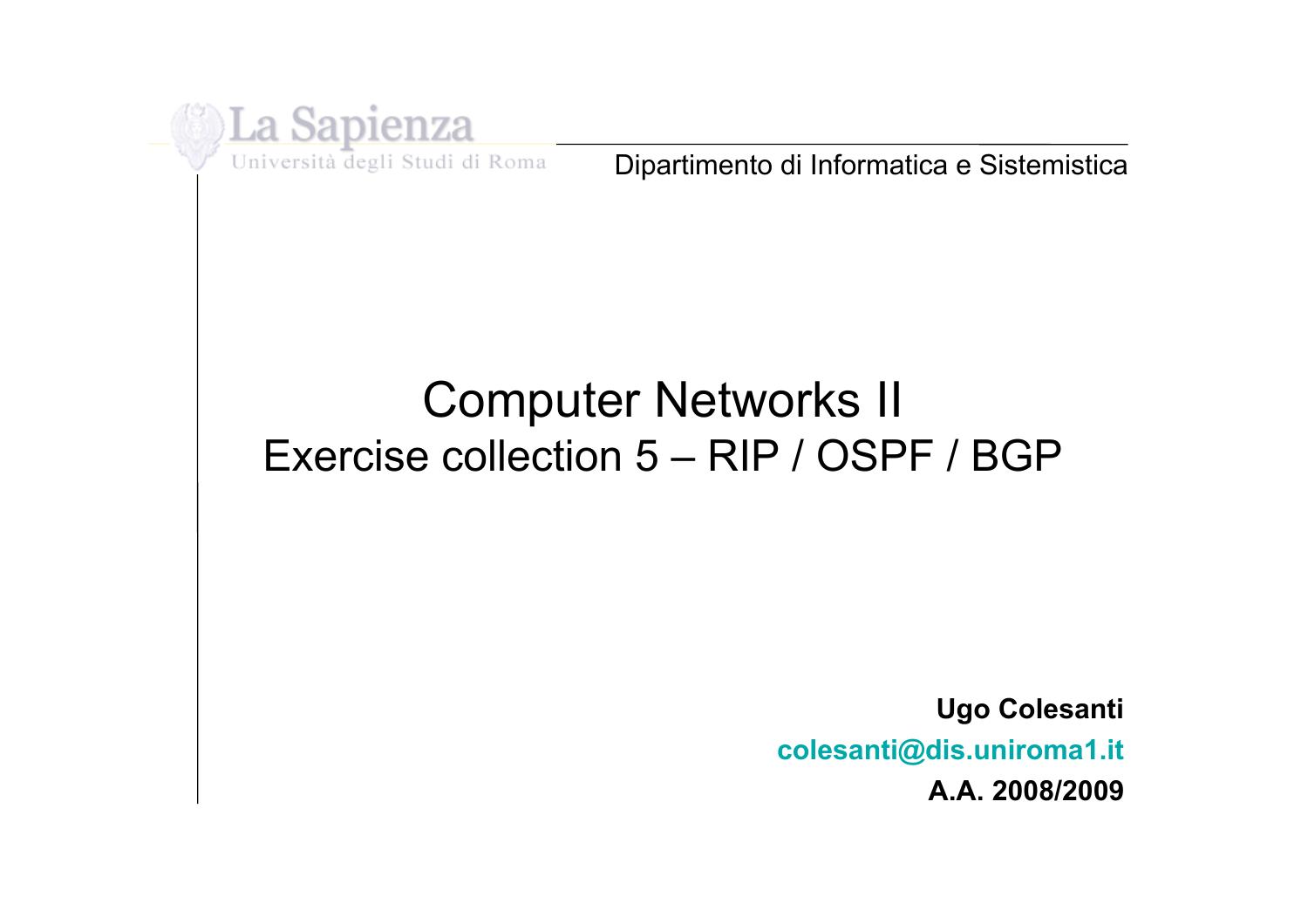# RIP

- **Distance vector routing protocol**
	- **Widespread because simple**
	- **Metric: number of hops**
	- **Implements distributed algorithm (Bellman Ford)\_**
	- **Neighbors: routers having interfaces on the same subnet**
- **Not suitable for large networks**
	- **Slow convergence**
	- **Max. 15 hops**
	- **Possible instability due to persistence of old routes (refresh 30s)\_**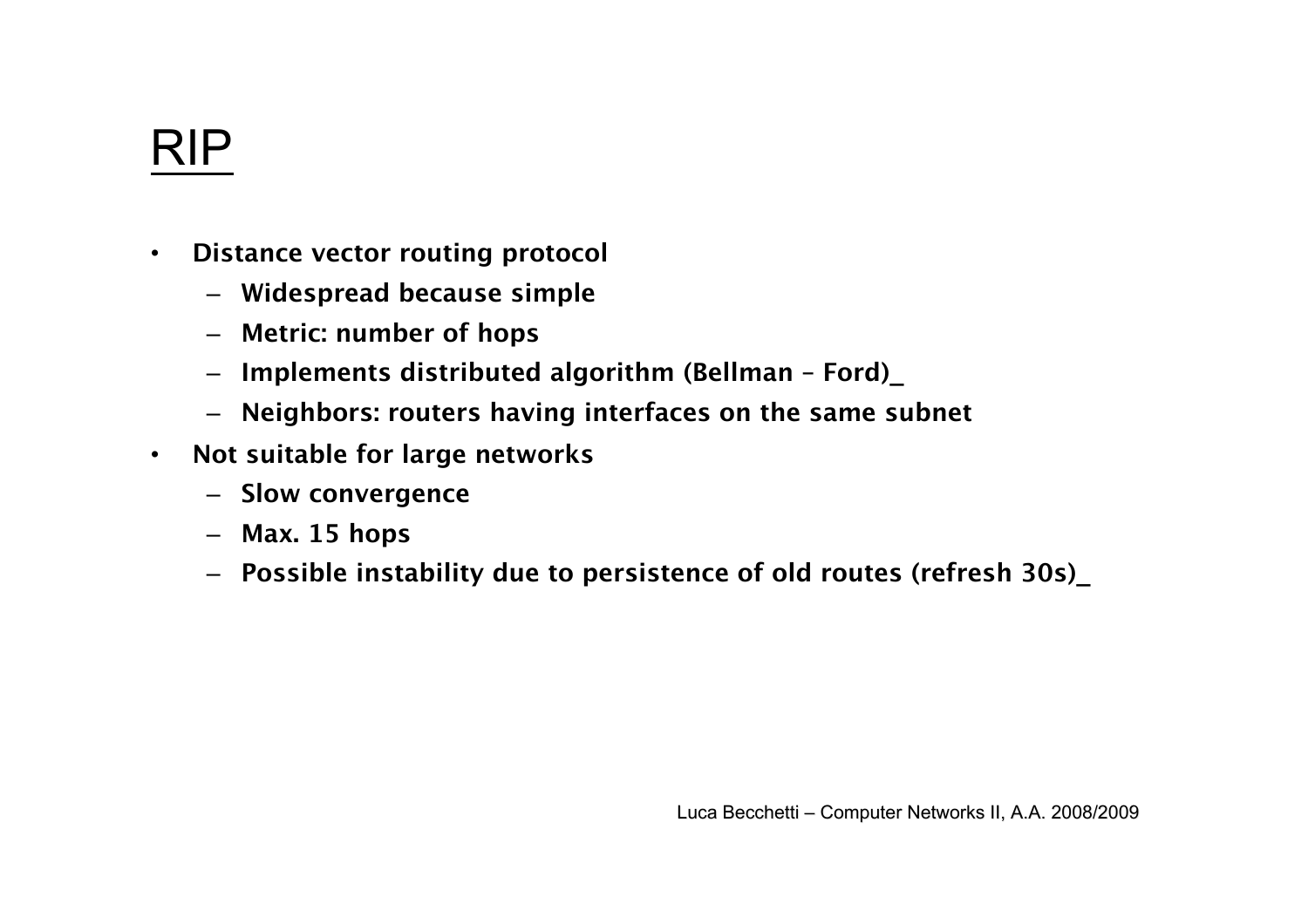



 **D1: assume subnetting is used. Write routing table at R2 for network in picture, assuming following entry format:**

**Dest | NextHop | Subnet Mask**

Luca Becchetti – Computer Networks II, A.A. 2008/2009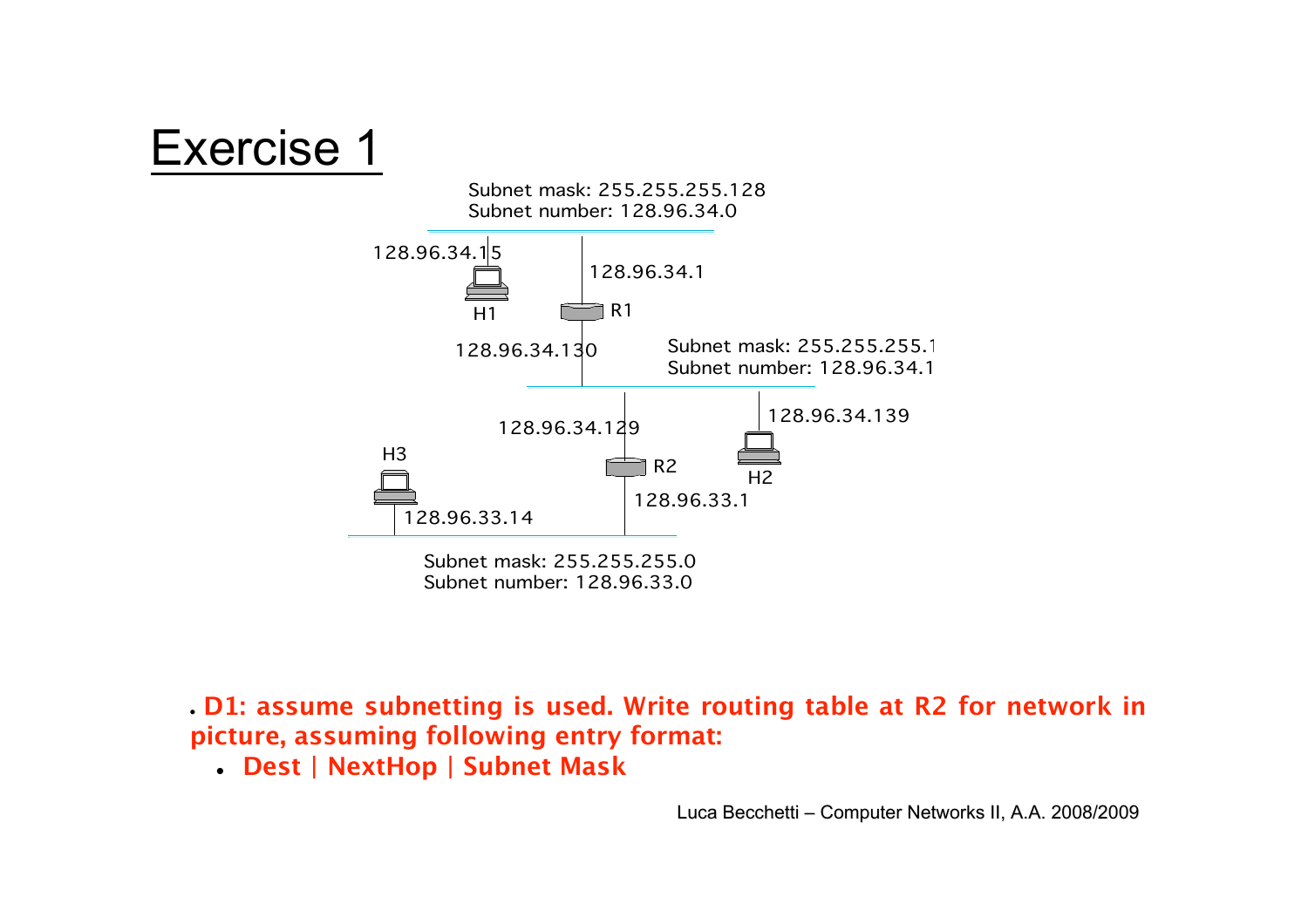## Exercise 1 - solution

#### • **Routing table R2:**

| DestNet             | NextHop | <b>Subnet</b>                          |
|---------------------|---------|----------------------------------------|
| 128.96.34.12 Birect |         | 255.255.255.12                         |
| 128.96.33.0 Direct  |         | $\overline{255.255,255,0}$             |
|                     |         | 128.96.34.0 128.96.94.13055.255.255.12 |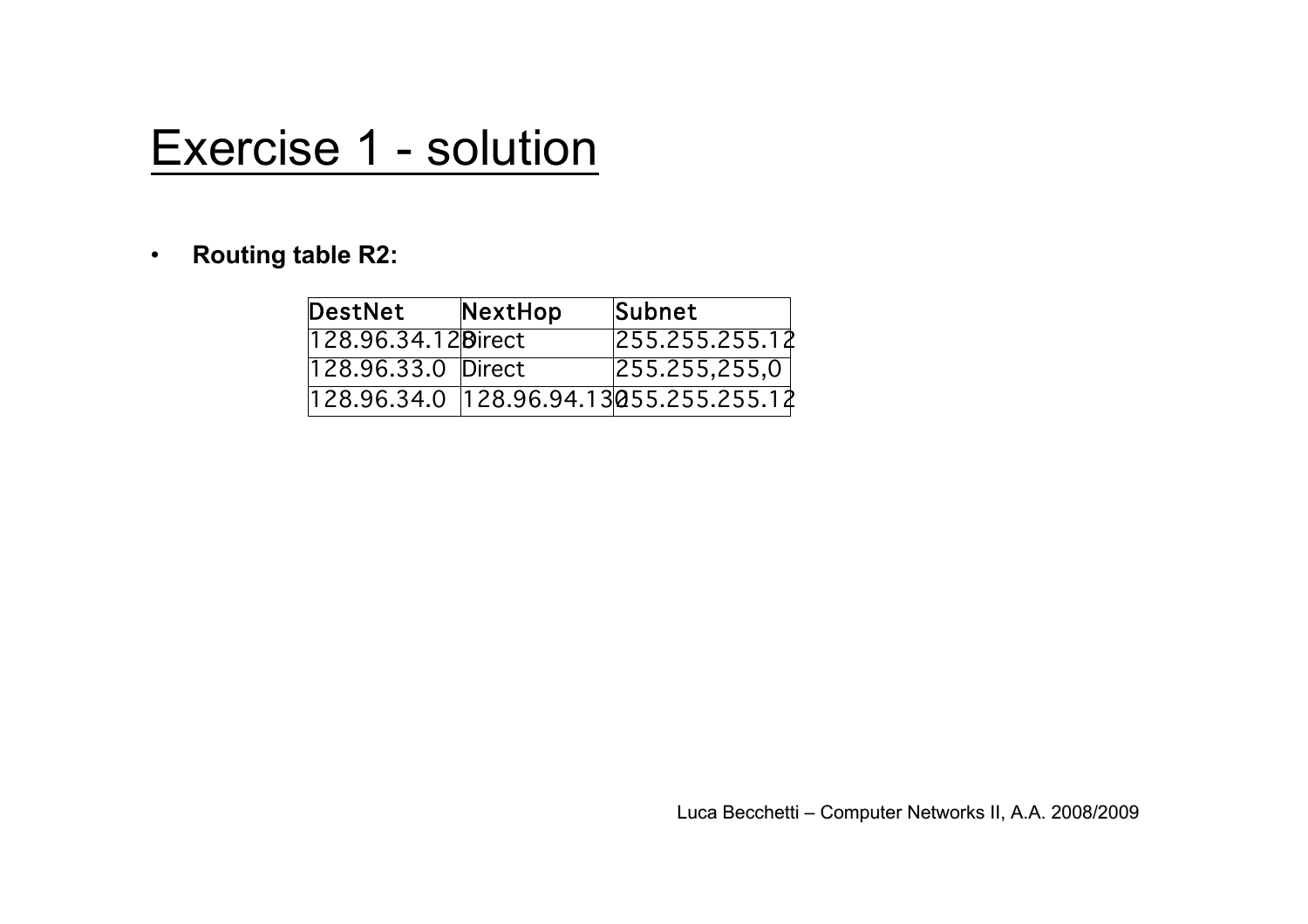- **Given the following topology (see next slide)\_**
	- **Link width proportional to link capacities (e.g., 1 and 2 for the 2 kinds of links)\_**
	- **Routers use RIP**
- **D1: write routing table for router R1, according to following scheme:**
	- **DestNet | NextHop | NetMask | Interface | Cost**
	- – **(note to denote interfaces, use link labels)\_**
- **D2: give new routing table, assuming HUB 1 is off.**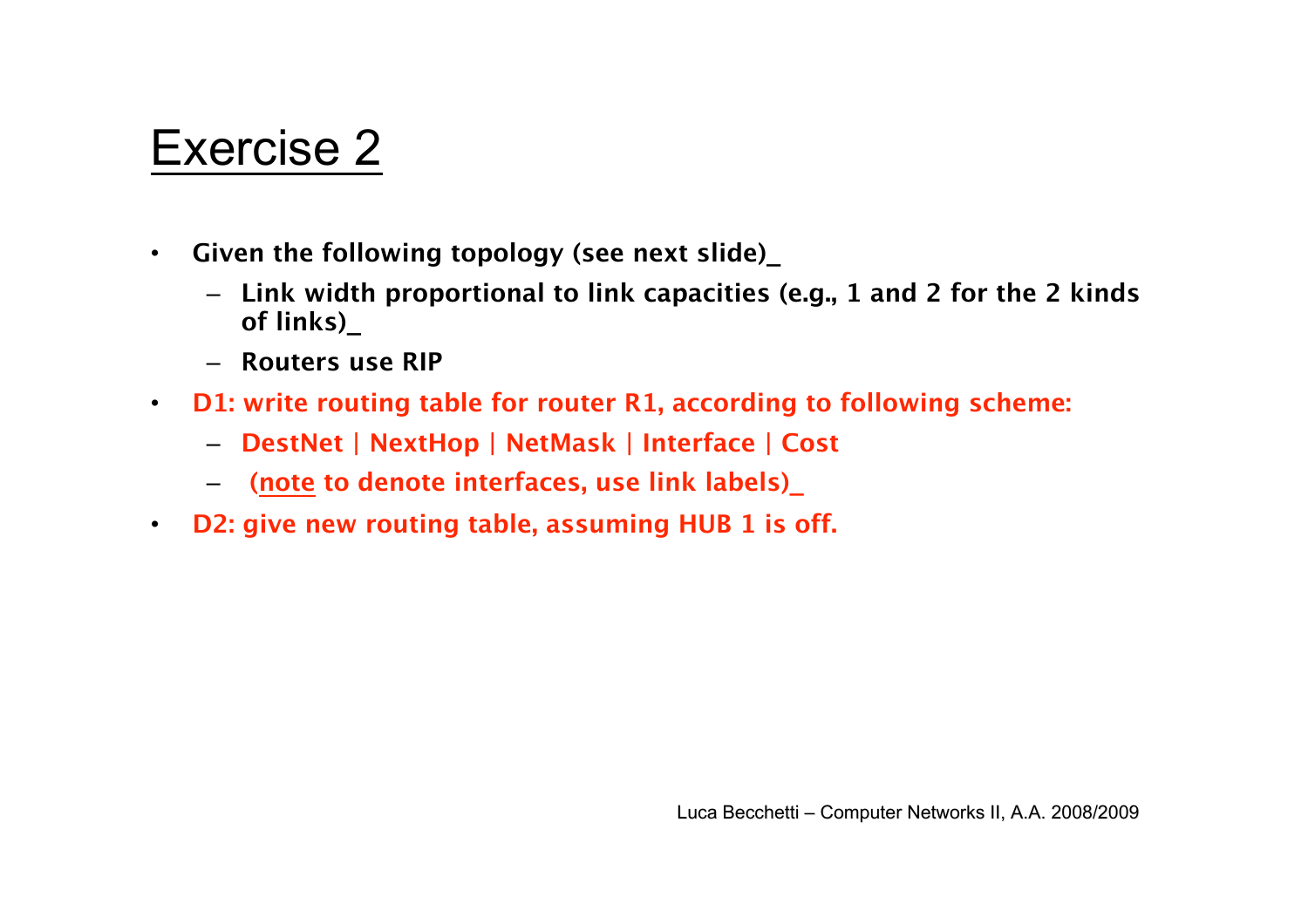

Luca Becchetti – Computer Networks II, A.A. 2008/2009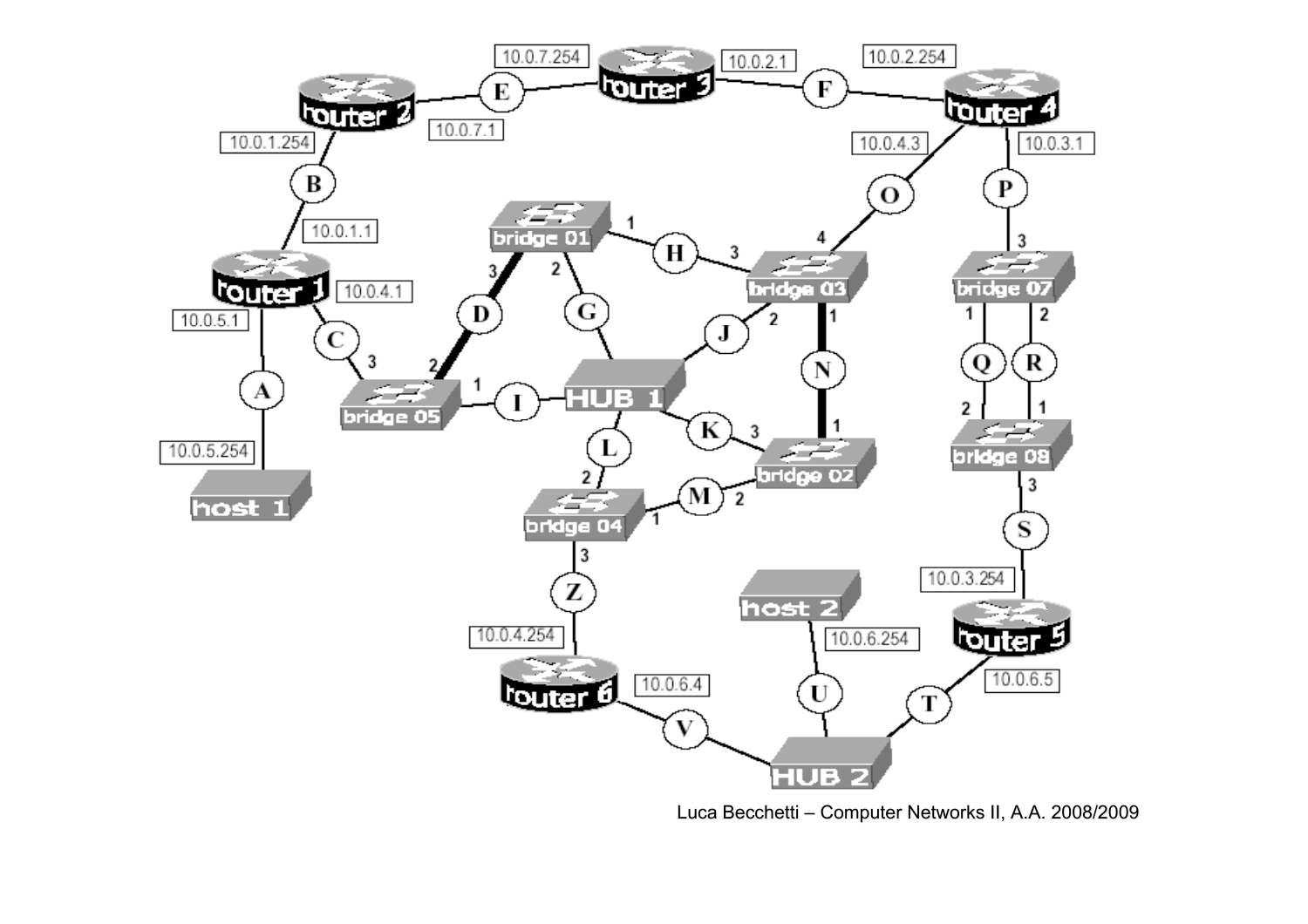#### Exercise 2 - solution

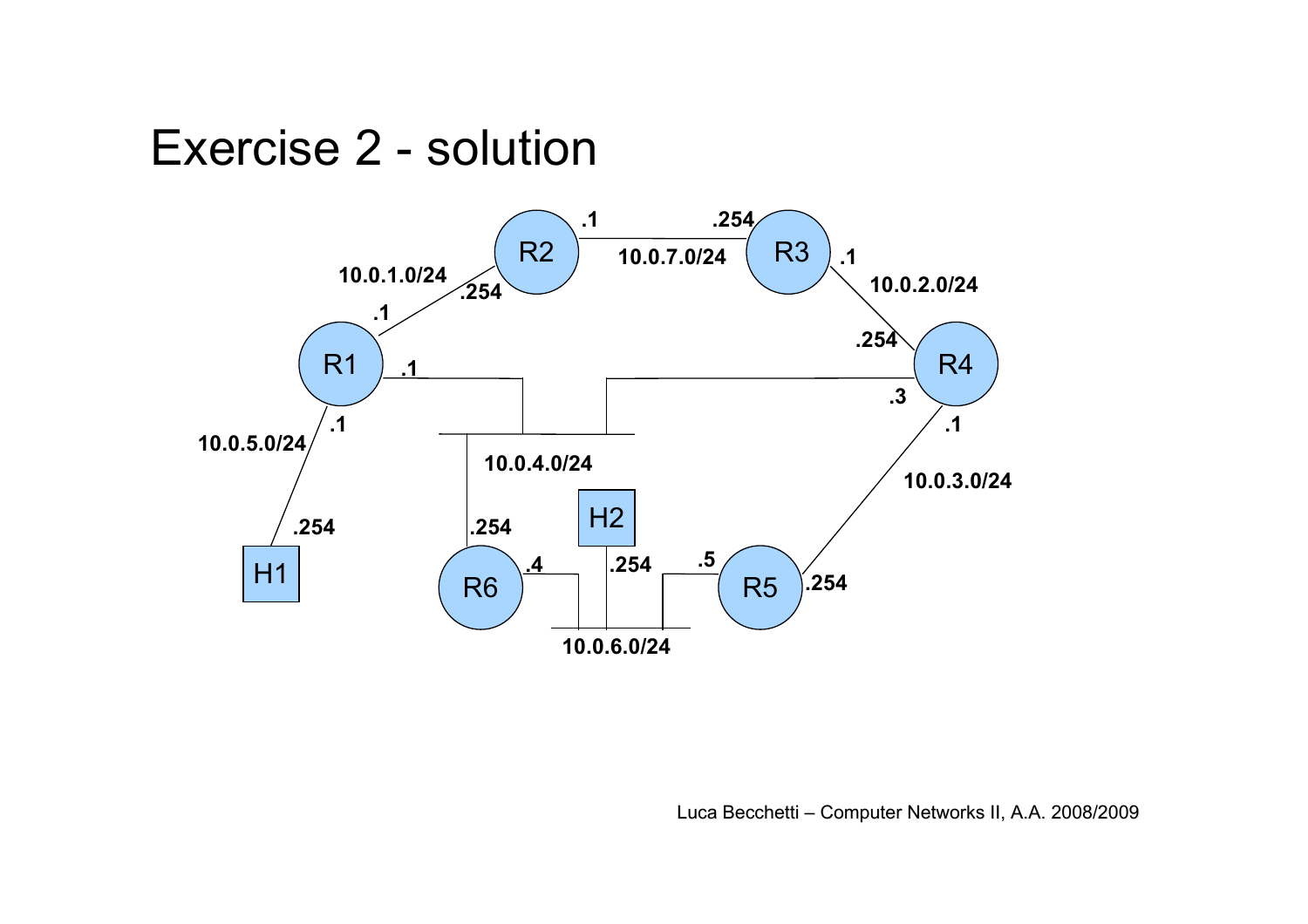#### Exercise 2 - solution/cont.

| <b>DestNet NextHop</b> |                     | Subnet                                              |               | InterfaceHopCount |
|------------------------|---------------------|-----------------------------------------------------|---------------|-------------------|
| 10.0.5.0 direct        |                     | 255.255.255.0 A                                     |               |                   |
| 10.0.1.0 direct        |                     | 255.255.255.0 B                                     |               |                   |
| 10.0.4.0 direct        |                     | 255.255.255.0 C                                     |               |                   |
|                        |                     | 10.0.7.0   10.0.1.254   255.255.255. <mark>0</mark> | - B           | $\overline{1}$    |
|                        | $10.0.2.0$ 10.0.4.3 | 255.255.255.0 C                                     |               |                   |
|                        |                     | 10.0.6.0 10.0.4.254 255.255.255.0                   | $\mathcal{C}$ | $\mathbf{1}$      |
|                        | 10.0.3.0 10.0.4.3   | 255.255.255.0 C                                     |               |                   |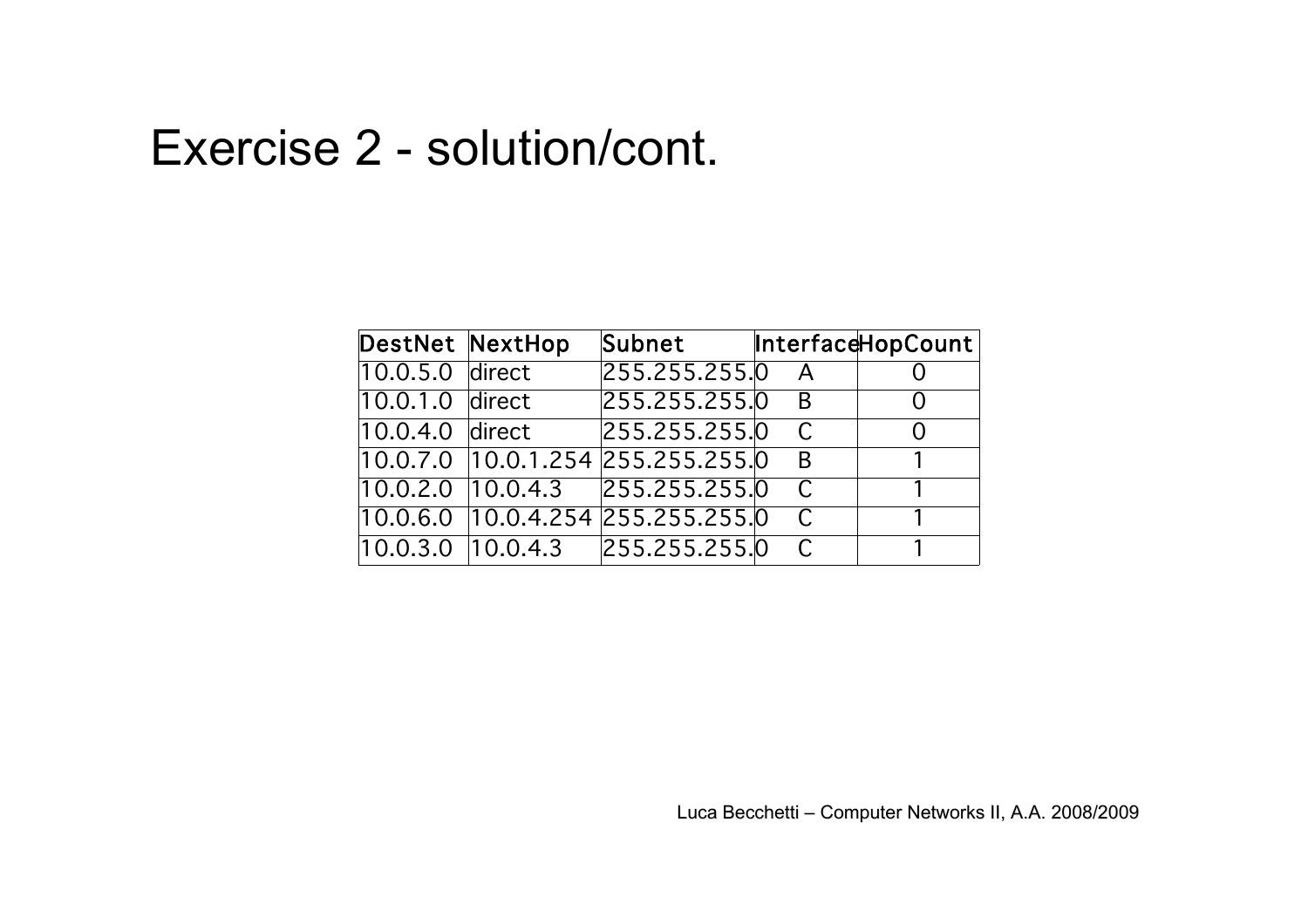# CIDR (1/3)\_

- **Dual of subnet addressing:**
	- **Subnet addressing: different network prefixes for different physical subnets**
	- **CIDR addressing: a block of contiguous C class addresses assigned to the same organization (e.g., instead of a class B address, 256 class C ones).**
- **Hierarchical organization:**
	- **ISP give network connectivity to organization -> ISP have large address spaces**
	- **ISPs redistribute blocks of their address spaces to organization, under a contract**
- **Problem: if many addresses to the same organization -> routing tables may become large**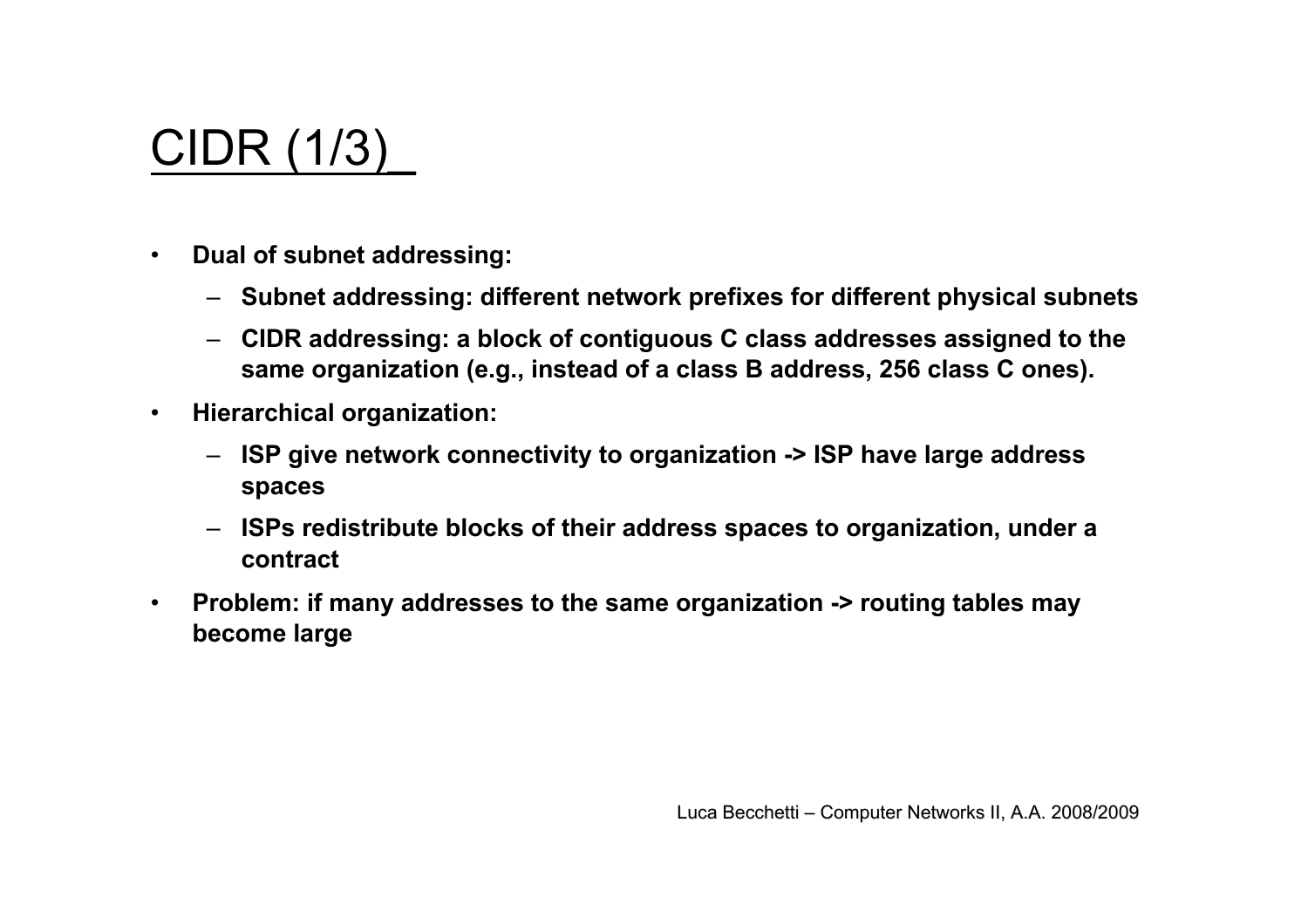# CIDR (2/3)\_

- **Class Inter-Domain Routing: compresses blocks of contiguous addresses into** one pair <network address, subnet mask>
- **In practice:**
	- **Network address: lowest address in block**
- **Compact notation: address/x , x=1..32**
	- **e.g. 128.134.168.0/21**
- **Aggregation:**
	- **Two /20 contiguous addresses with common 19 bit prefix can be aggregated into a /19 address**
	- **Etc.**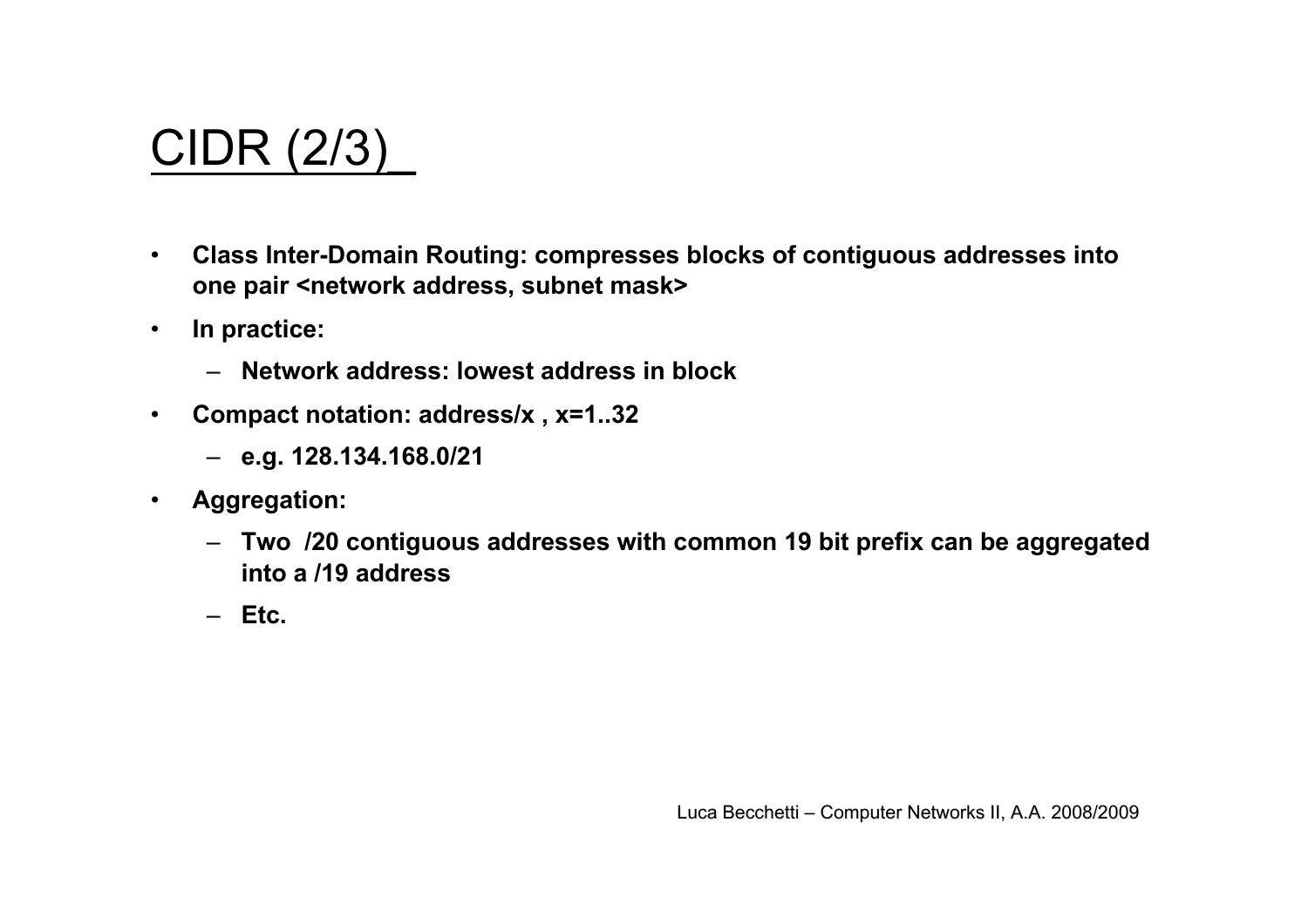

• **Example:**

**ISP manages block 128.211.0.0/16**

**Assigns to organization 2048 CIDR address block starting at 128.211.168.0:**

**CIDR block: 128.211.168.0/21 -> address space: from 128.211.168.0 to 128.211.175.255**

Luca Becchetti – Computer Networks II, A.A. 2008/2009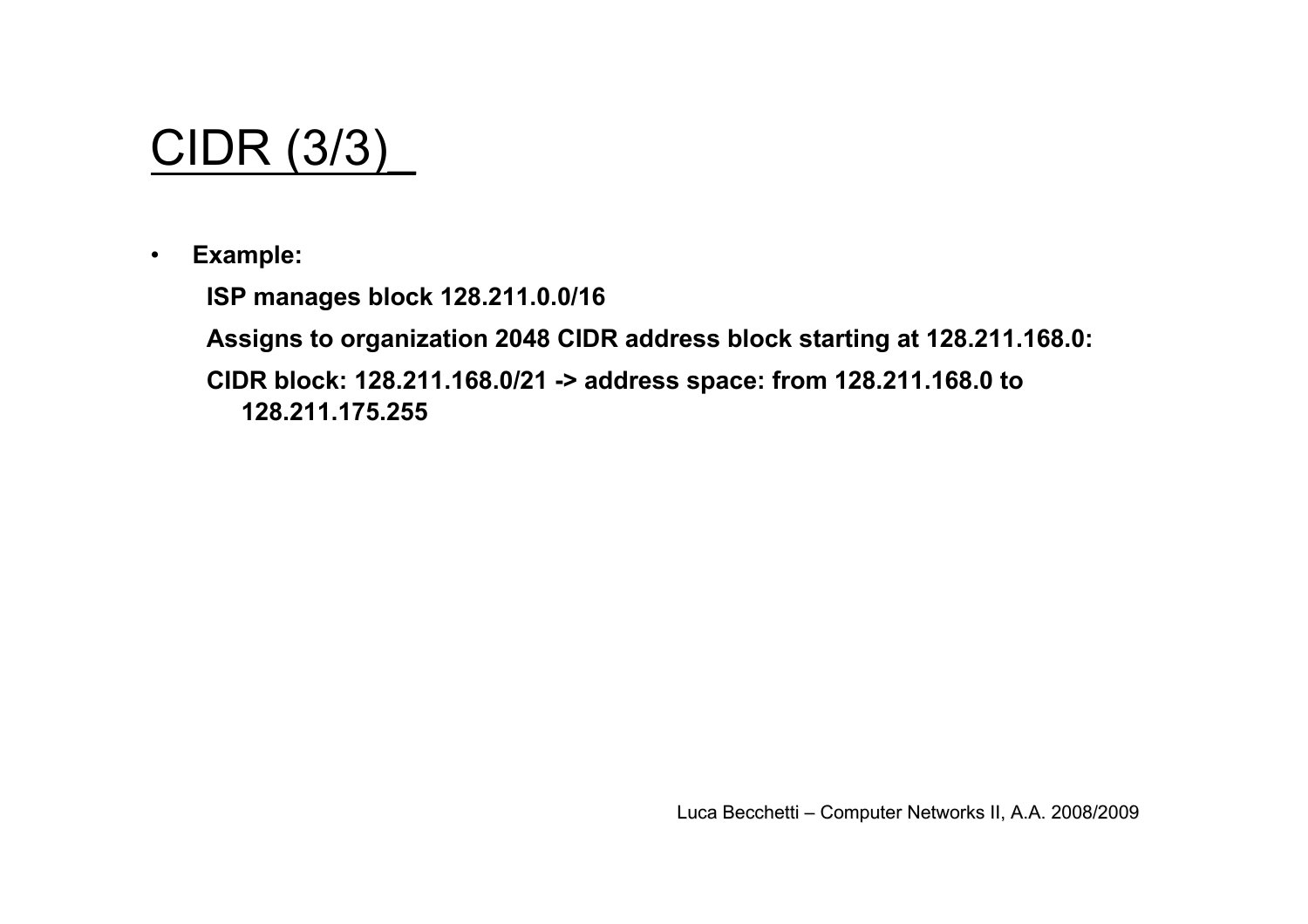#### • **D1: given routing table below, show how it can be compressed using CIDR**

| $\mathsf{\Gamma}$ Networks address | <b>NETMASK</b> | <b>INTERFACCIA</b> |
|------------------------------------|----------------|--------------------|
| 194.100.0.0                        | 255.255.255.0  | int 1              |
| 194.100.1.0                        | 255.255.255.0  | int 1              |
| 194.100.2.0                        | 255.255.254.0  | int 1              |
| 194.100.4.0                        | 255.255.252.0  | int 1              |
| 194.100.8.0                        | 255.255.248.0  | int 1              |
| 194.100.48.0                       | 255.255.240.0  | int 1              |
| 194.100.64.0                       | 255.255.240.0  | int 1              |
|                                    |                |                    |
|                                    |                |                    |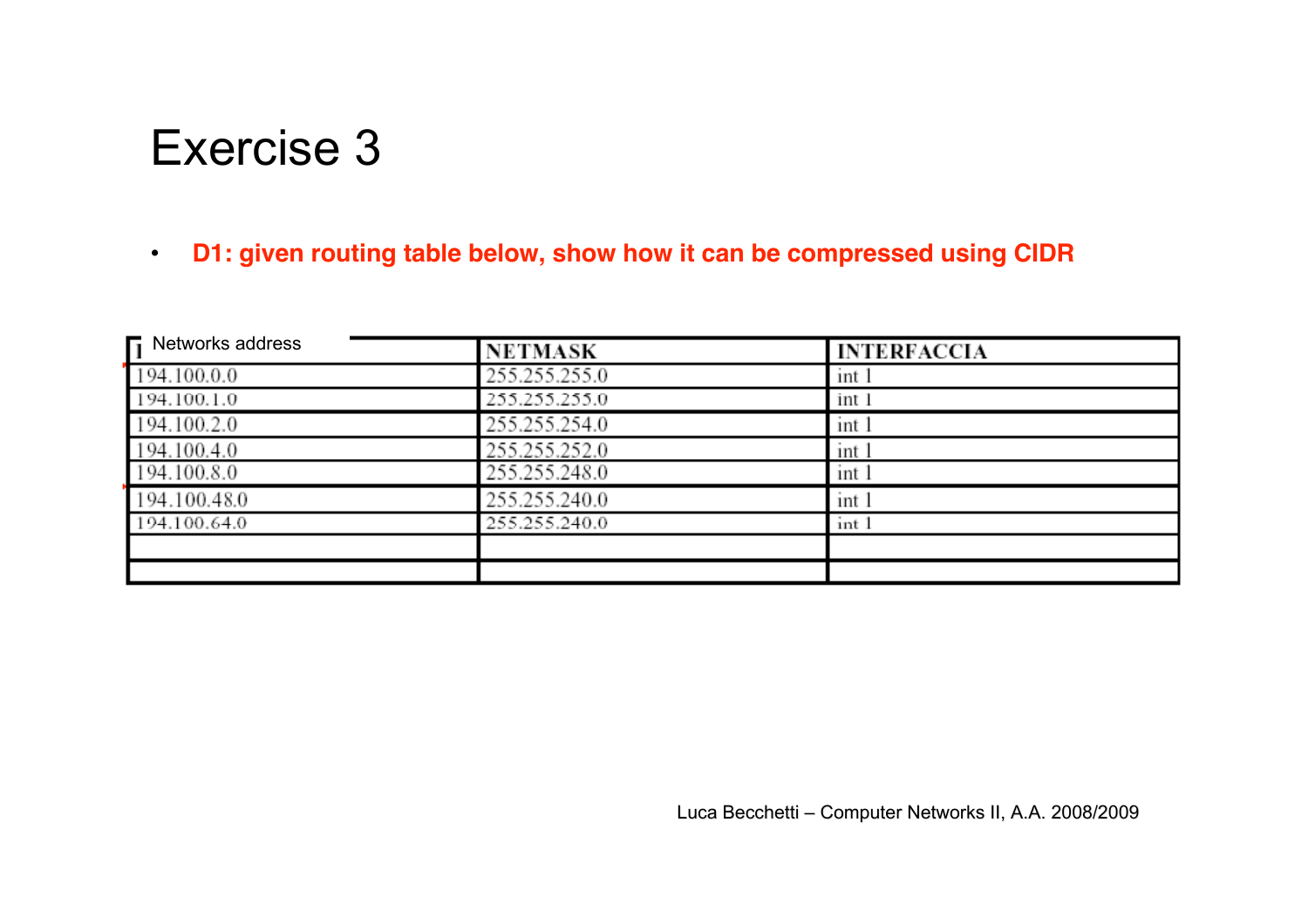#### Exercise 3 - solution

- **194.100.0.0/24 -> from 194.100.0.0 to 194.100.0.255 (256 addresses)\_ 194.100.1.0/24 -> from 194.100.1.0 to 194.100.1.255 (256 addresses)\_ 194.100.2.0/23 -> from 194.100.2.0 to 194.100.3.255 (512 addresses)\_ 194.100.4.0/22 -> from 194.100.4.0 to 194.100.7.255 (1024 addresses)\_ 194.100.8.0/21 -> from 194.100.8.0 to 194.100.15.255 (2048 addresses)\_**
	- **\_ all contiguous with same configuration of highest 20 bits, 4096 addresses \_ 194.100.0.0/20 in CIDR**
- **194.100.48.0/20 -> from 194.100.48.0 to 194.100.63.255 (4096 addresses)\_ 194.100.64.0/20 -> from 194.100.64.0 to 194.100.79.255 (4096 addresses)\_ \_ contiguous, but 48 -> 00110000 while 64 -> 01000000, no common 19 bits prefix, no aggregation possible**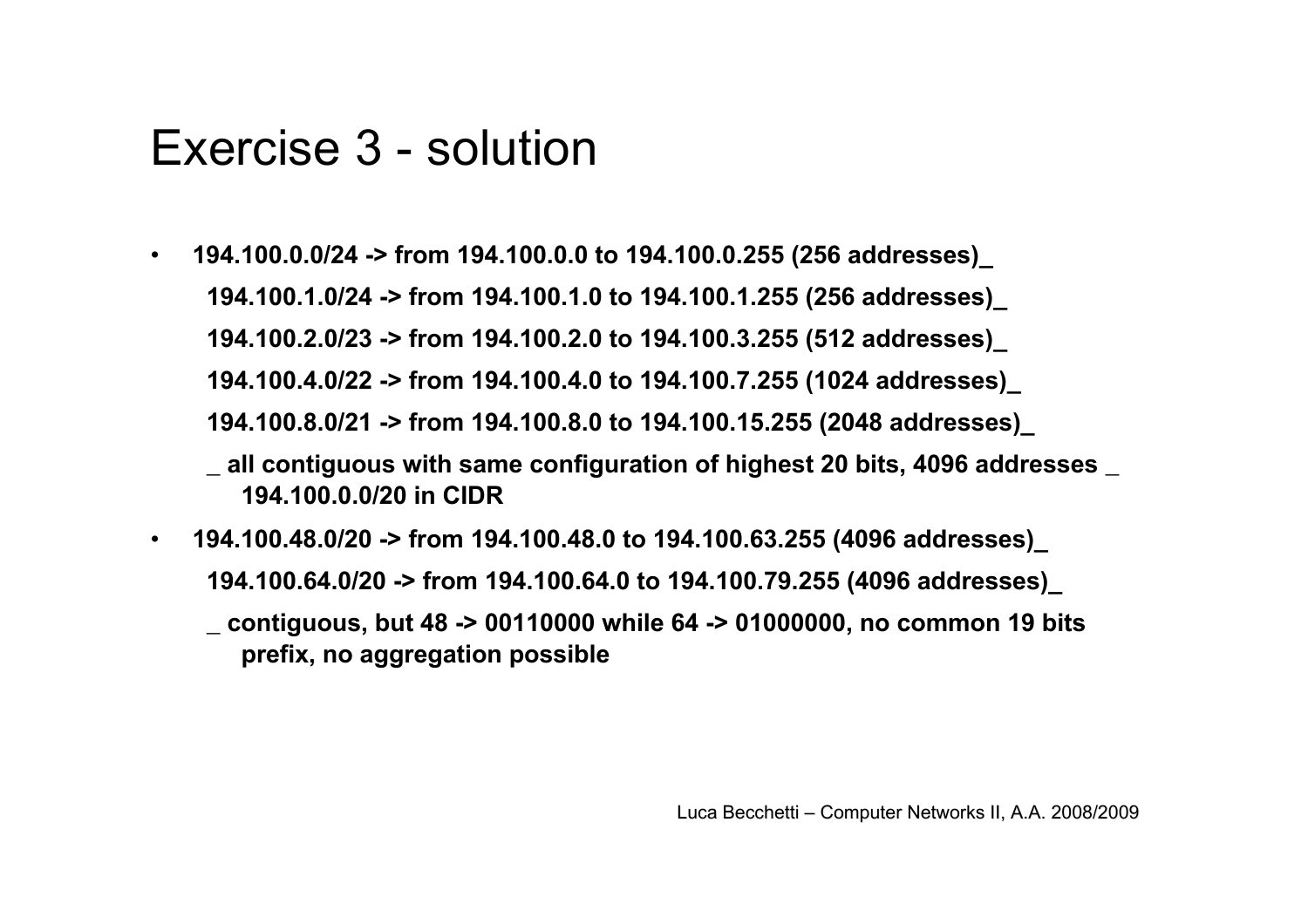#### Exercise 3 - solution

• **Compressed routing table:**

| DestNet         | <b>Interface</b> |
|-----------------|------------------|
| 194.100.0.0/20  | int1             |
| 194.100.48.0/20 | int1             |
| 194.100.64.0/20 | int 1            |

Luca Becchetti – Computer Networks II, A.A. 2008/2009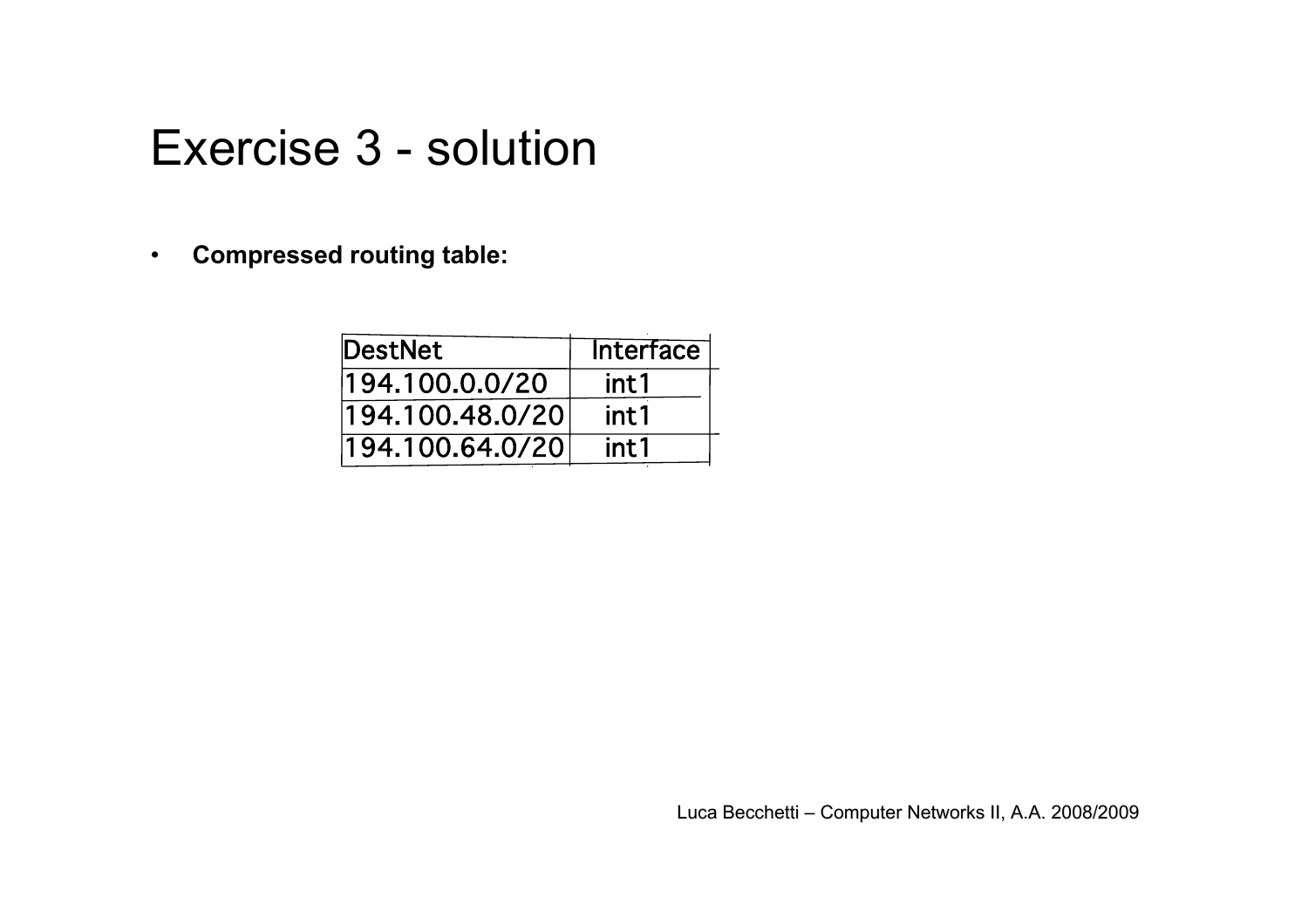#### • **D1: given routing table below, show how it can be compressed using CIDR**

| network     | netmask       | interface |
|-------------|---------------|-----------|
| 200.0.0.0   | 255.255.192.0 |           |
| 200.0.64.0  | 255.255.192.0 |           |
| 200.0.128.0 | 255.255.128.0 |           |
| 200.1.0.0   | 255.255.0.0   |           |
| 193.0.2.0   | 255.255.255.0 |           |
| 193.0.3.0   | 255.255.255.0 |           |
| 193.0.4.0   | 255.255.255.0 |           |
| 193.0.5.0   | 255.255.255.0 |           |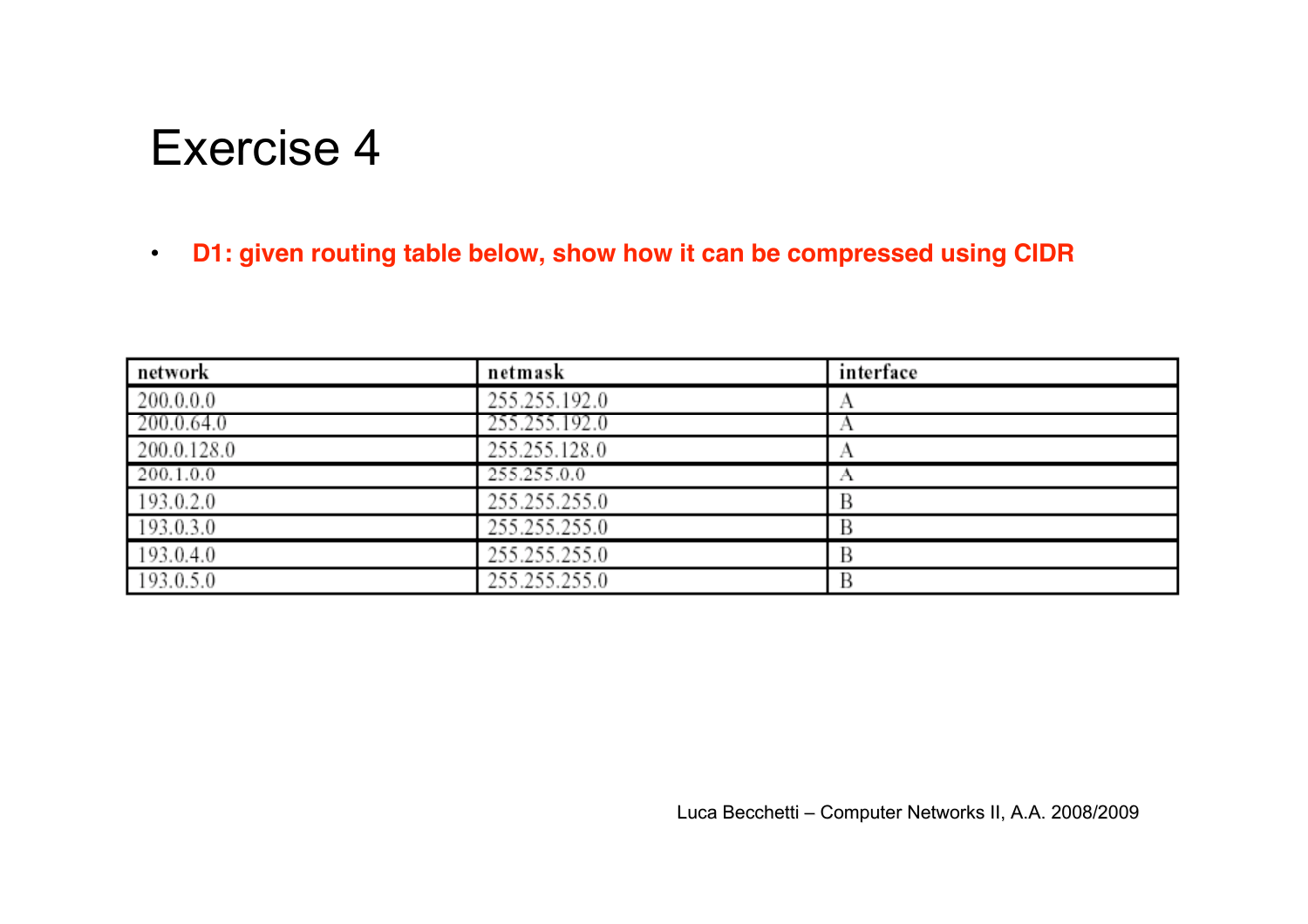#### Exercise 4 - solution

• **200.0.0.0/18 -> from 200.0.0.0 to 200.0.63.255 (16384 addresses)\_ 200.0.64.0/18 -> from 200.0.64.0 to 200.127.255 (16384 adrresses)\_ 200.0.128.0/17 -> from 200.0.128.0 to 200.0.255.255 (32768 addresses)\_ 200.1.0.0/16 -> from 200.1.0.0 to 200.1.255.255 (65536 addresses)\_**

**\_ all contiguous with same 15 bit prefix, 131072 addresses \_ 200.0.0.0/15**

• **193.0.2.0/24 -> from 193.0.2.0 to 193.0.2.255 (256 addresses)\_ 193.0.3.0/24 -> da 193.0.3.0 a 193.0.3.255 (256 addresses)\_ 193.0.4.0/24 -> da 193.0.4.0 a 193.0.4.255 (256 addresses)\_ 193.0.5.0/24 -> da 193.0.5.0 a 193.0.5.255 (256 addresses)\_ -> 193.0.2.0 and 193.0.3.0 contiguous with 23 bit common prefix -> 193.0.2.0/23 -> 193.0.4.0 and 193.0.5.0 contiguous with 23 bit common prefix -> 193.0.4.0/23**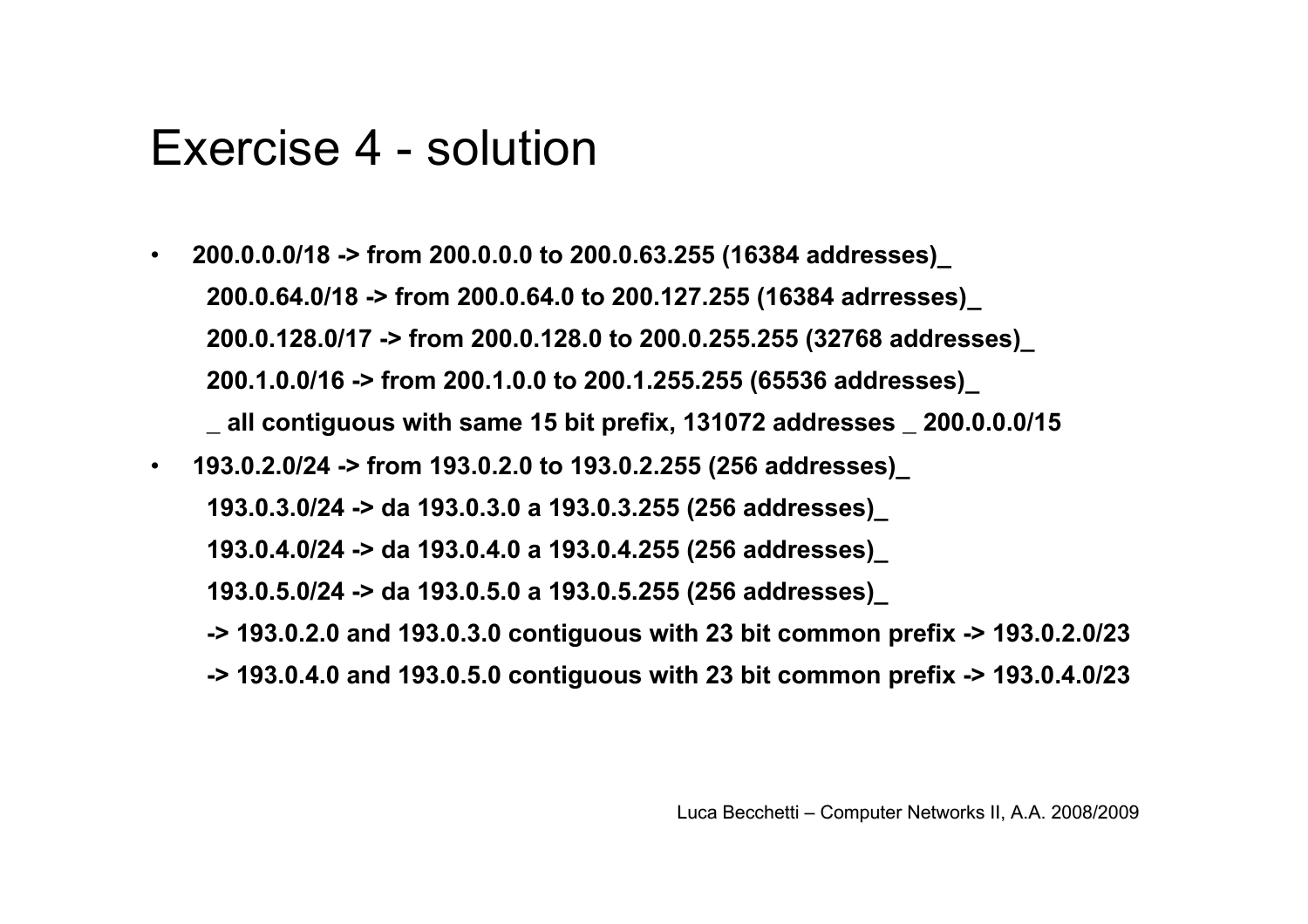#### Exercise 4 - solution

• **Compressed routing table:**

| DestNet        | Interface |
|----------------|-----------|
| 200.0.0.0/15 A |           |
| 193.0.2.0/23 B |           |
| 193.0.4.0/23 B |           |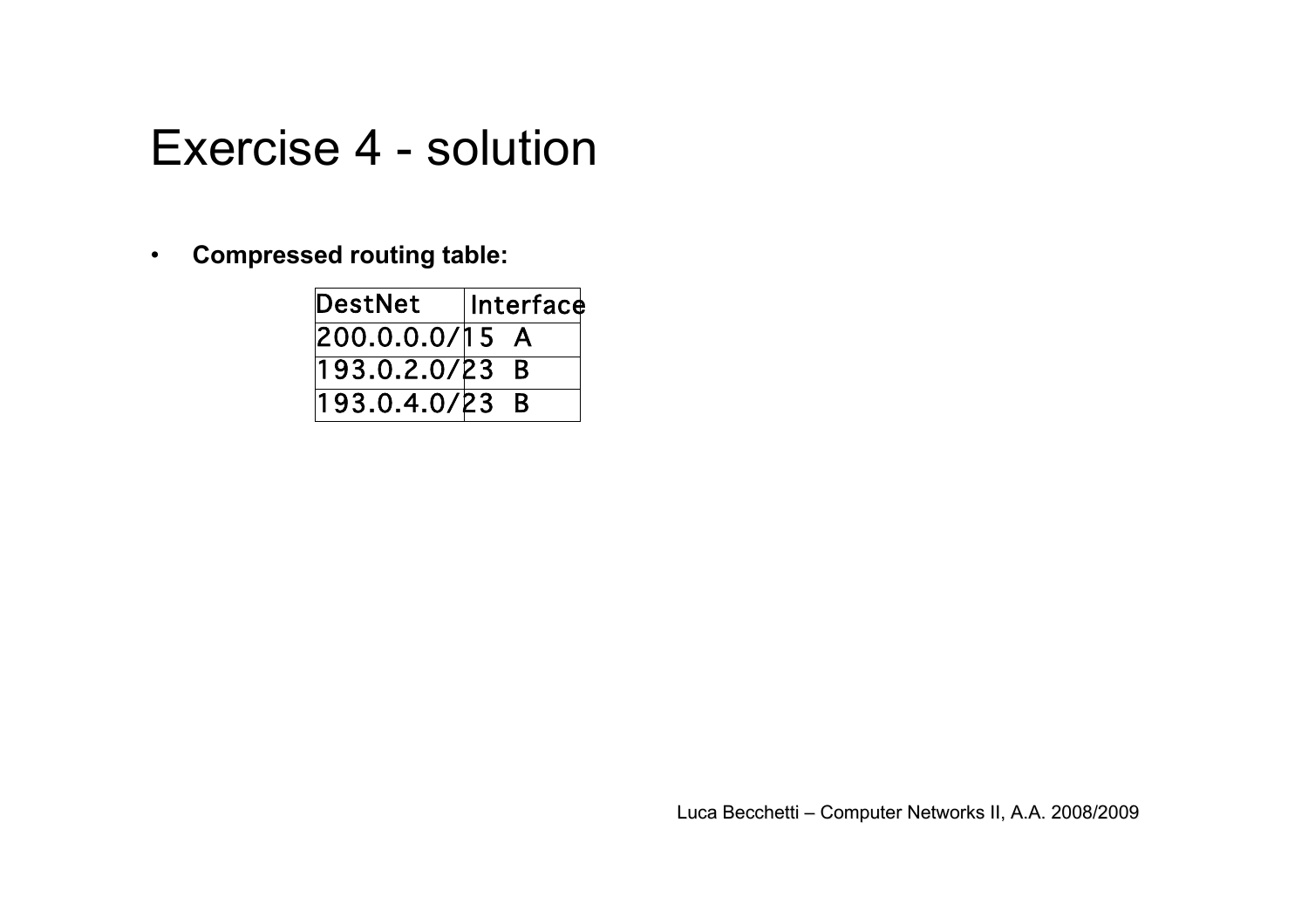- **ISP manages address space 194.48.0.0/16.**
- **3 organizations A,B e C respectively need 2048, 8192 and 4096 addresses and respective NETMASKs.**
- **Organizations A and C reachable over interface 1, while B is reachable over interface 2**
- **D1: optimaze address allocation using CIDR, so as to compress local routing table. Describe tesulting routing table entries**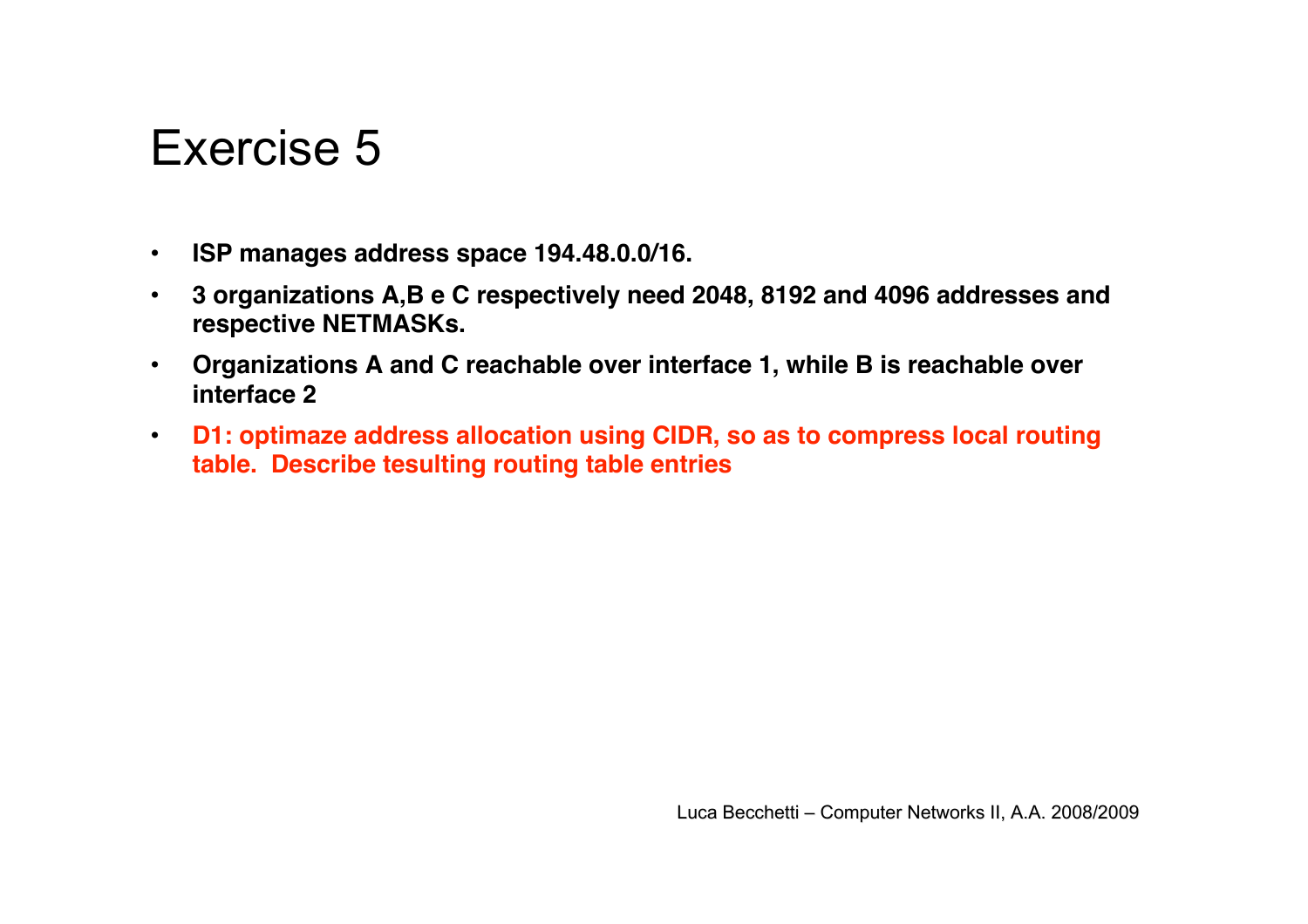#### Exercise 5 - solution

- **A and C on same interface, B on a different one -> at least 2 entries in RT**
- **A -> 2048 addresses -> /21**
	- **C -> 4096 addresses -> /20**
	- **\_ no aggregation possible: no common 19 bit prefixes**
- **A -> 194.48.0.0, subnet mask 255.255.248.0 , interface 1**
	- **C -> 194.48.16.0 subnet mask 255.255. 240.0 , interface 1**
	- **(2048 address block between A and C è left for possible future aggregation)\_**
- **Why not 194.48.8.0/19 to aggregate A and C?**
- **B -> 8192 indirizzi -> /19**
	- **B -> 194.48.32.0, subnet 255.255.224.0 , interface 2**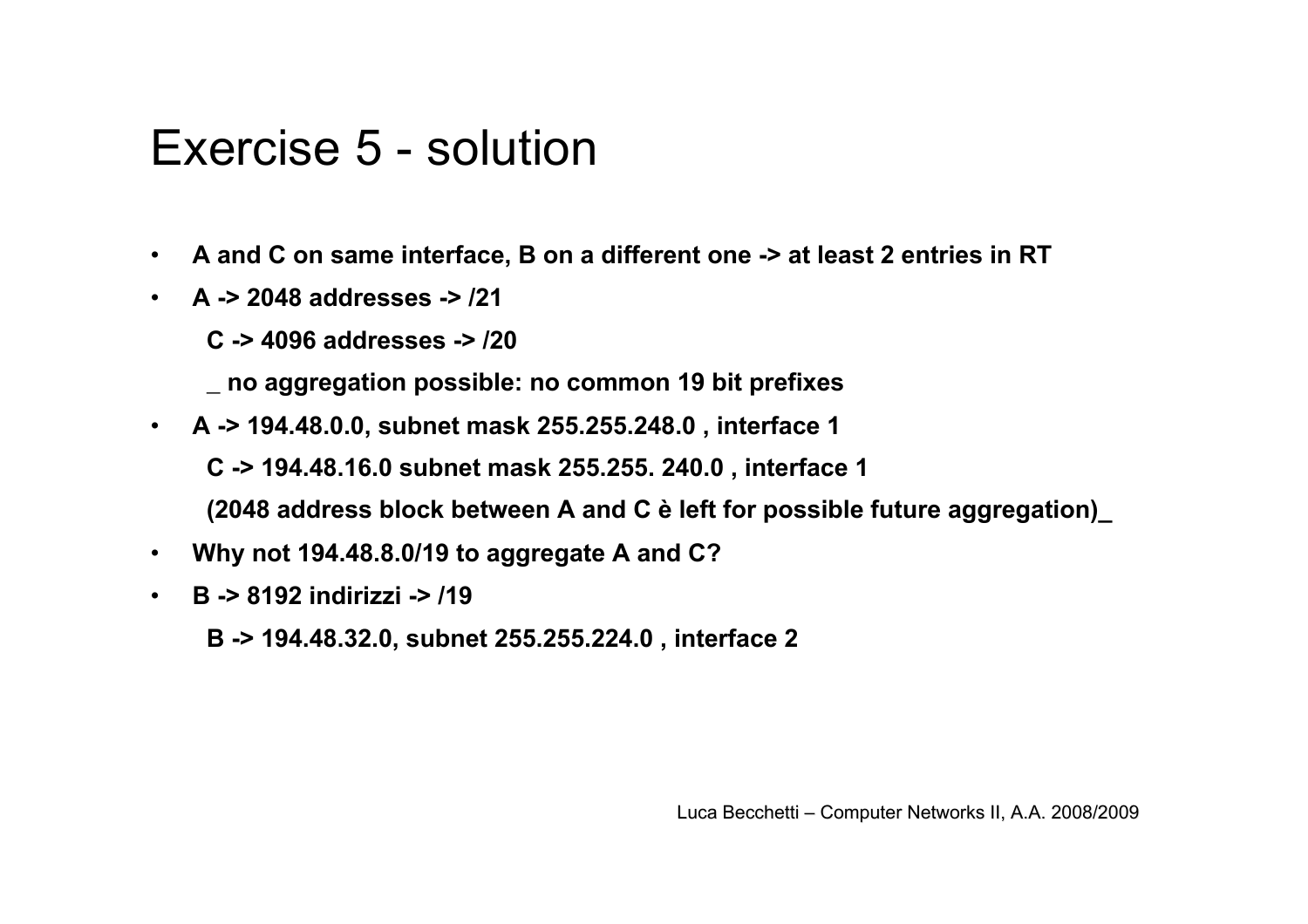# OSPF (1/2)\_

- **Link-state protocol**
	- **Suitable for large networks**
	- **Hello protocol to build adjacency relationships**
	- **Use of Link State Packest -> list of networks and metric costs**
	- **All routers in an area acquire same routing info in LSP (DB)\_**
	- **LSP propagated via flooding**
- **Areas**
	- **Leduce traffic control (full flooding only within an area -> summary info outside)\_**
	- **Backbone Area: interconnects different areas**
	- **ABR: connects backbone to different areas**
	- **IR: a router having all interfaces internal to a same area**
	- **Route summarization: info on LS in one area collected by ABRs and injected into backbone to other ABRs**

Luca Becchetti – Computer Networks II, A.A. 2008/2009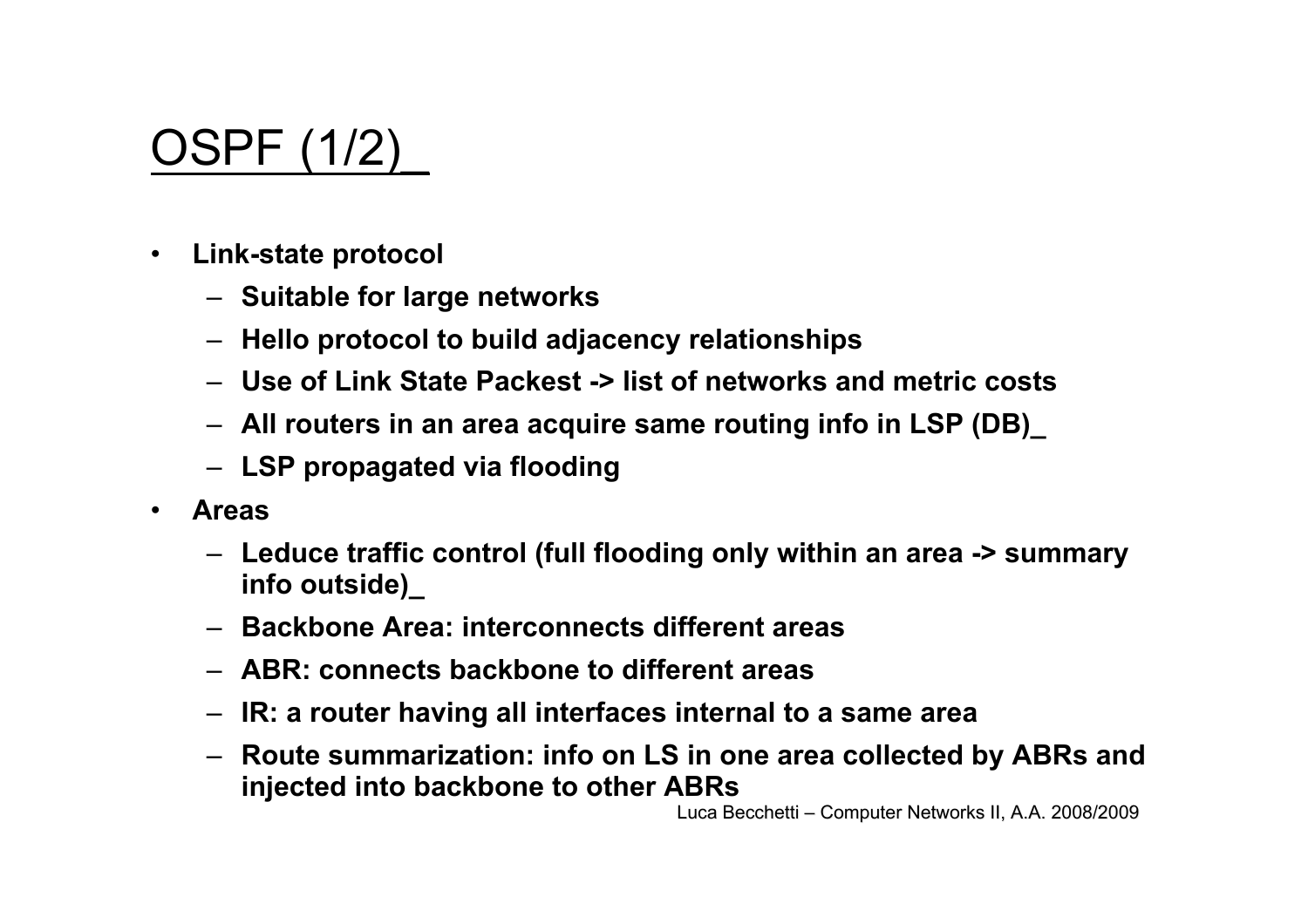# OSPF (2/2)\_

- **ASBR: interconnects two different ASes**
- **Route**
	- **Inter-area: a route belonging to a same AS and spanning different areas**
	- **External: route spanning different ASes**
- **Summary routes:**
	- **Limit amount of control traffic**
	- **Summary info collected from an ABR and injected into backbone**
	- **Also: info collected fron an ASBR and forwarded to a different AS**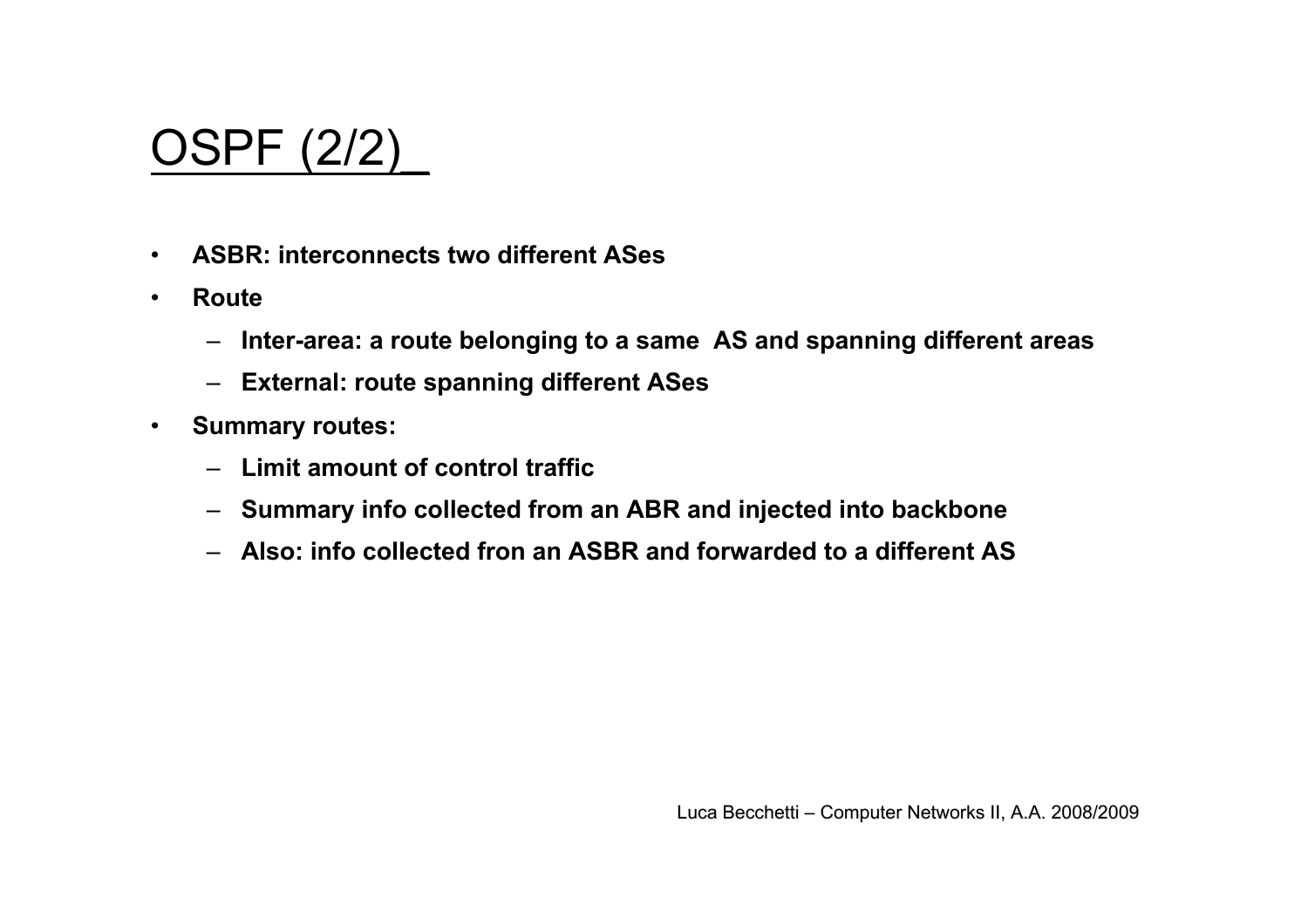- **Assume institution X is assigned IP address block 131.108.64/20.**
- **These addresses must be assigned among departments A, B and C of the organization. A needs at most 2000 addresses, B and C both at most 1000**
- **D1: propose a suitable network architecture to meet these requirements, assuming OSPF is the interior gateway protocol of choice. Design a network organization into areas and propose a network address partition for the proposed network.**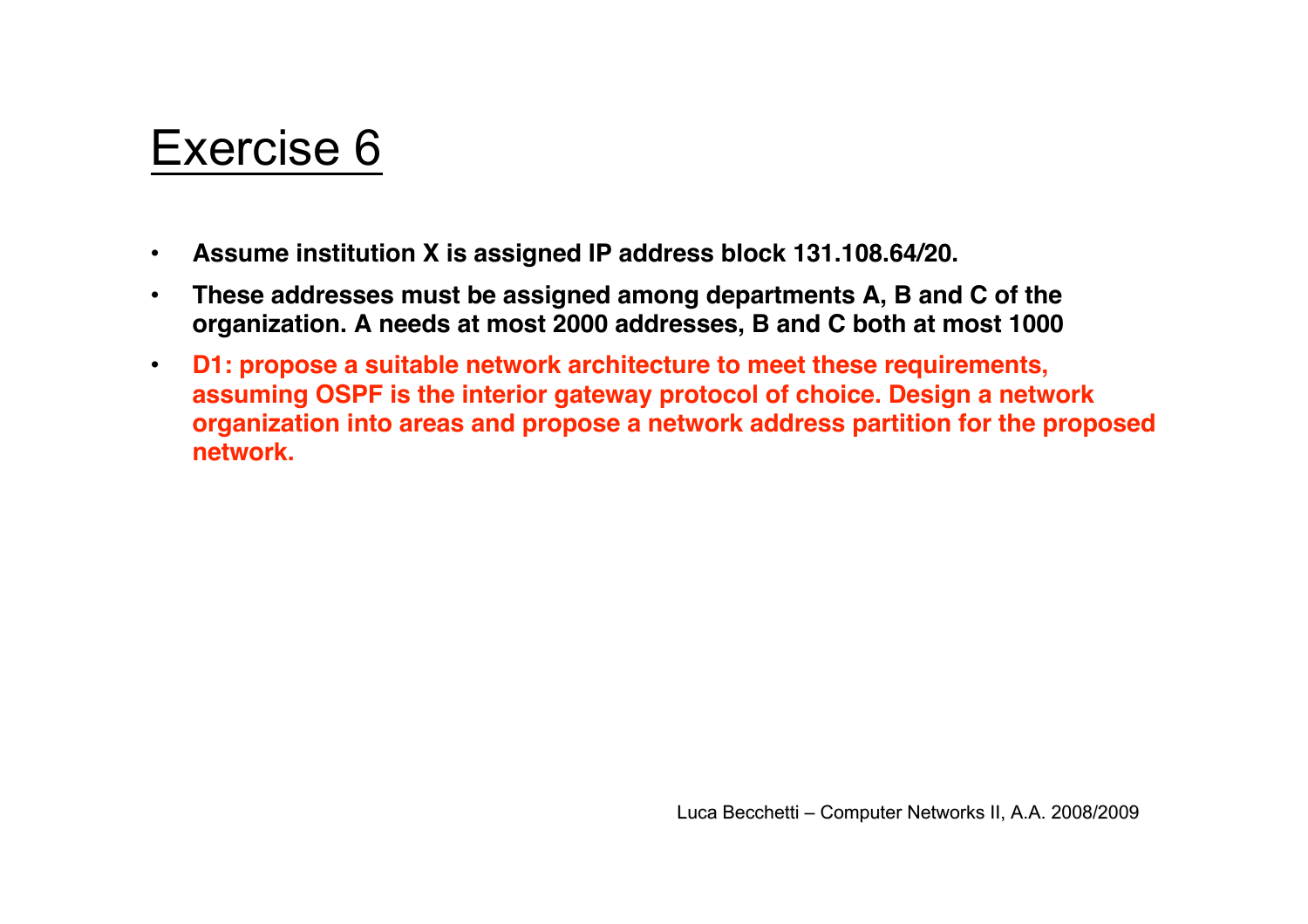#### Exercise 6 - solution

- **Assigned block: 4096 addresses -> OK**
- **3 areas (+ area 0), one for each department.**
- **Address block assignment:**
	- **A: 2048 addresses -> /21 -> 131.108.64.0/21 , area1**
	- **B: 1024 addresses -> /22 -> 131.108.72.0/22 , area2**
	- **C: 1024 addresses -> /22 -> 131.108.76.0/22 , area3**
- **Architecture:**



Luca Becchetti – Computer Networks II, A.A. 2008/2009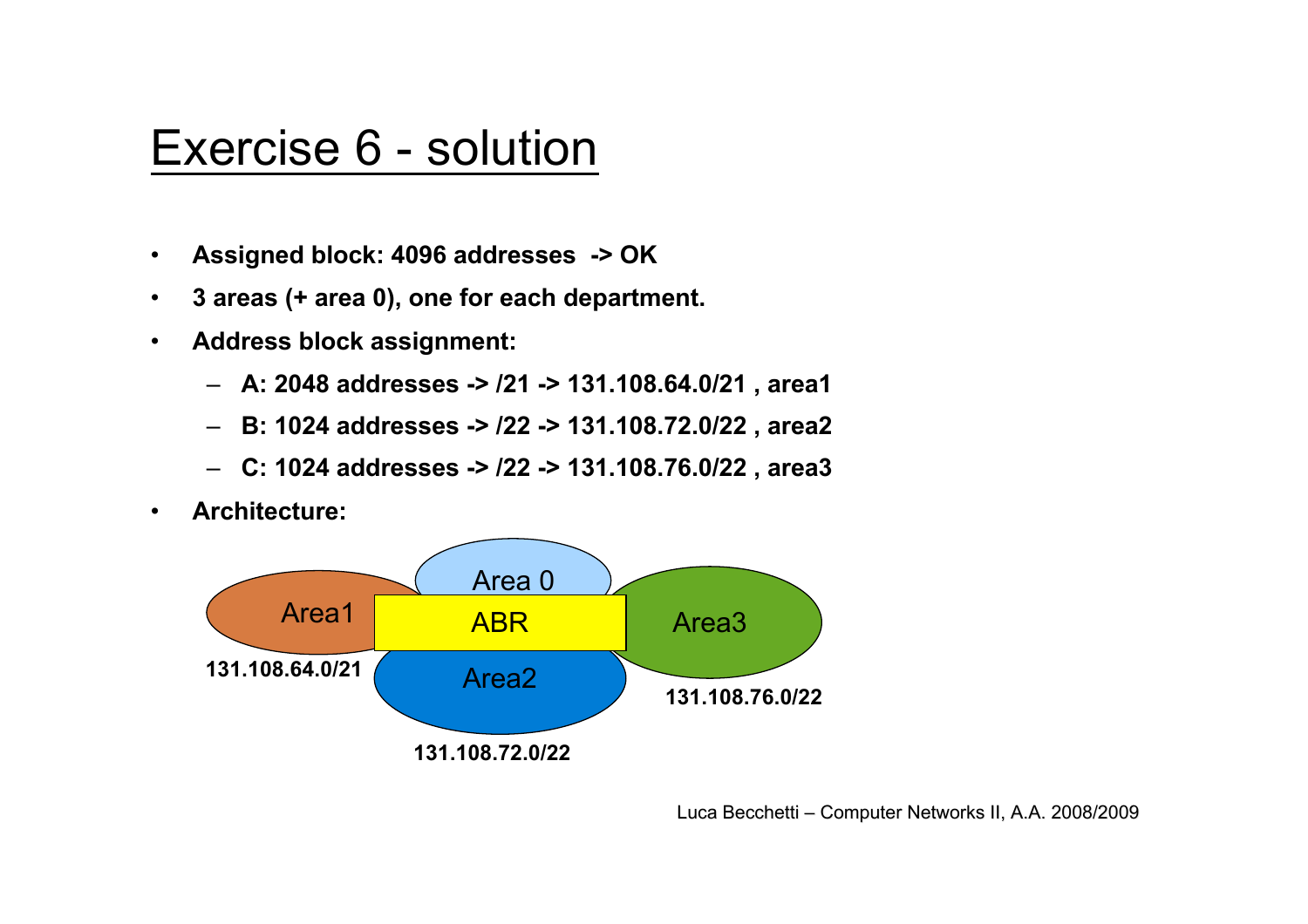- **A network administrator is assigned a class B address block. She decides to design an OSPF architecture having 3 areas (including area 0) . To this purpose, the administrator decides to use a single ABR**
- **The network administrator decides to equally partition available addresses among the 2 areas, assigning even addresses (those terminating with an even decimal in dotted decimal notation) to area 1 and odd ones to area 2**
- **D1: determine the order of magnitude of the number of entries in the ABR's routing table**
- **D2: give an approximation of the amount of memory necessary to store the routing table under this assignment if every RT entry is 80 bytes**
- **D3: propose (if possible) a more efficient address assignment**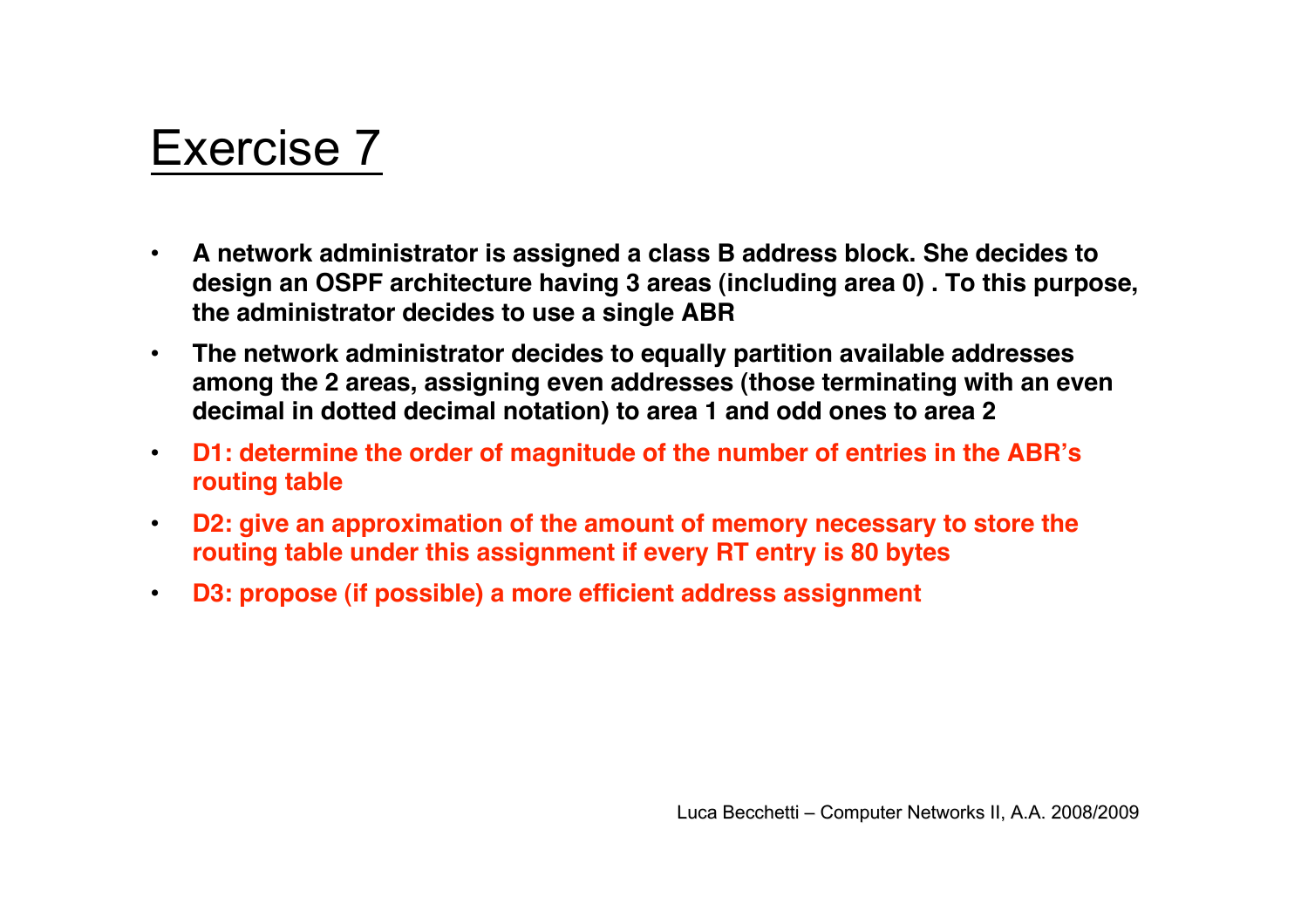## Exercise 7 - solution

• **Architecture:** Area1 ABR Area2 Area 0 ABR

**ABR has 2 interfaces, one towards area 1 and the other towards area 2 Even IP addresses: end with 0**

**Odd IP numbers end with a 1**

**\_ no aggregation possible \_ 2X2^15 = 2^16 entries -> 2^16X80 ~ 5MB**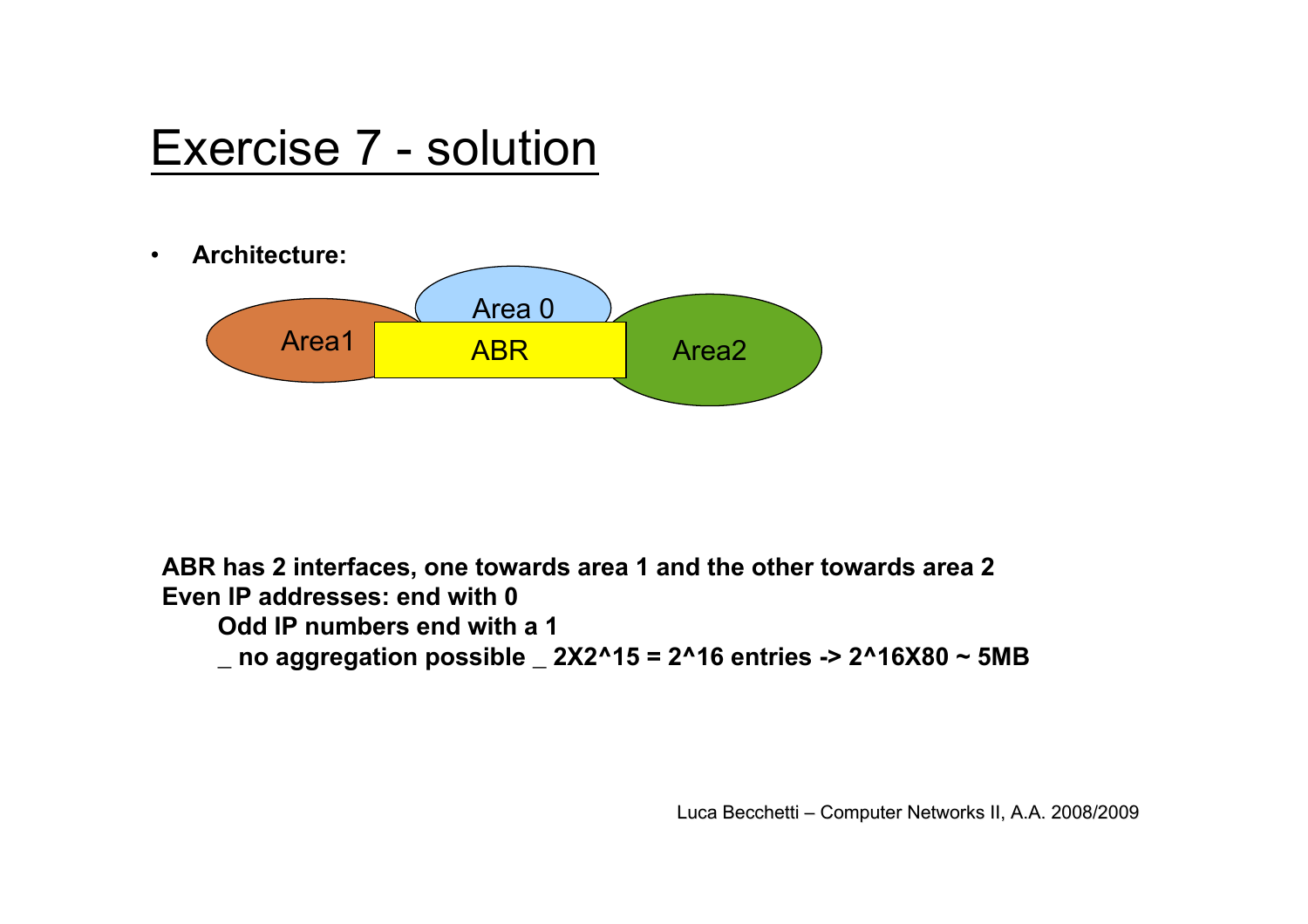## Autonomous systems - BGP

- **Ogni organizzazione è composta da un insieme di router e LAN sotto una singola amministrazione**
- **Un AS definisce in maniere coerente le politiche di instradamento all'interno della sua oganizzazione**
- **In una inter-rete comprendente più AS necessita di punti di collegamento**
- **Instradamento inter-domain -> EGP -> BGP**
- **Router che parlano BGP: gateway o router di confine**
	- **Nasconde parte interna all'AS**
	- **Mantiene zone di demarcazione e router di frontiera**
	- **Ogni router di frontiera mostra le reti interne come se fossero locali**
- **Path vector routing:**
	- **quali reti possono essere raggiunte attraverso un router**
	- **quali AS sono attraversati lungo il cammino**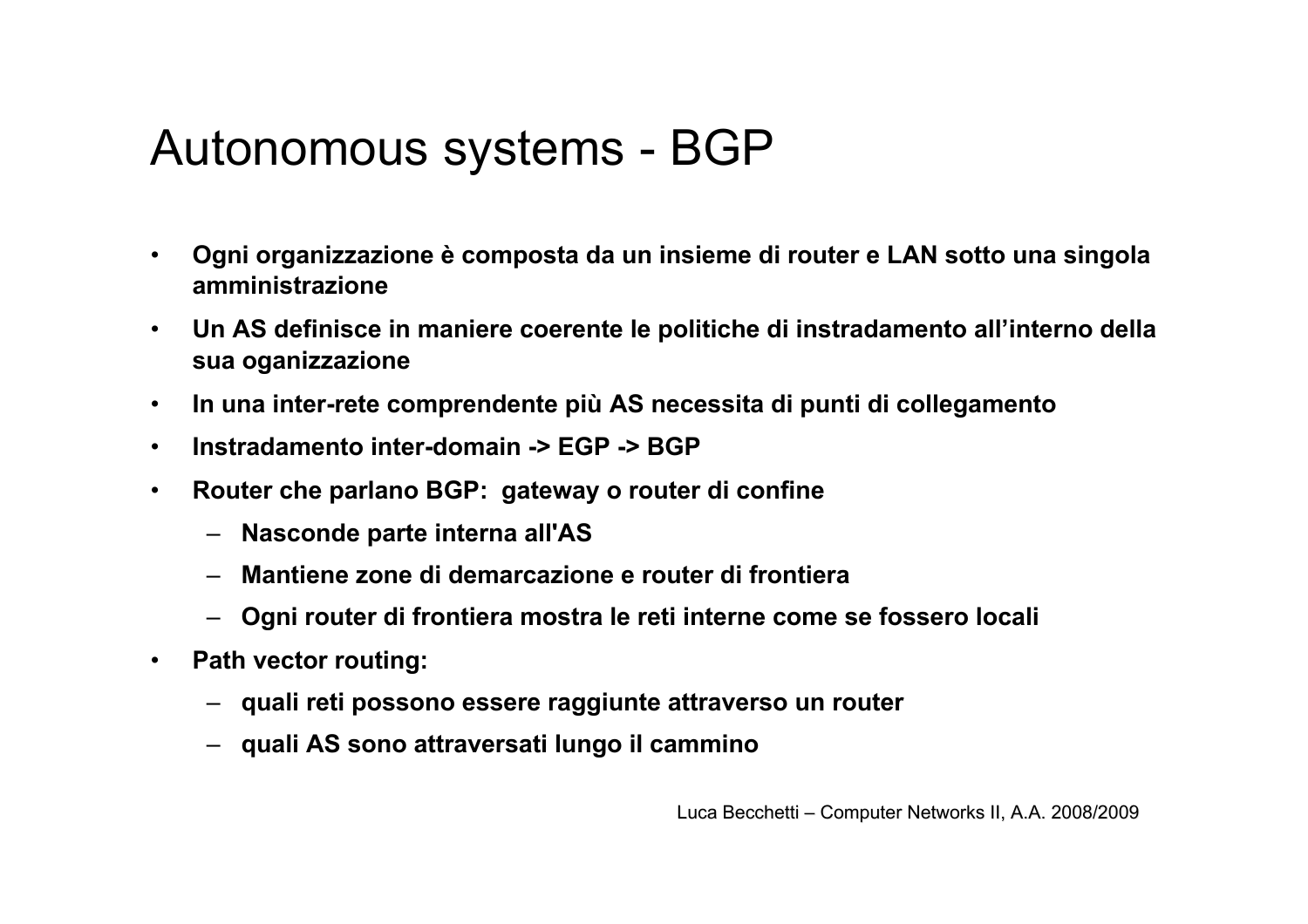• **Given the figure below:**



 **Assume that AS 1000 aggregates address block 124.100.0.0/16.**

 **D1: describe synthetically the path announced by BGP speaker R2 in the direction indicated by the arrow for this address block**

 **D2: assume that speaker R1's interface towards AS 1755 has IP address 124.102.12.1. Explain which BGP update messages have this IP address as NEXT HOP attribute value**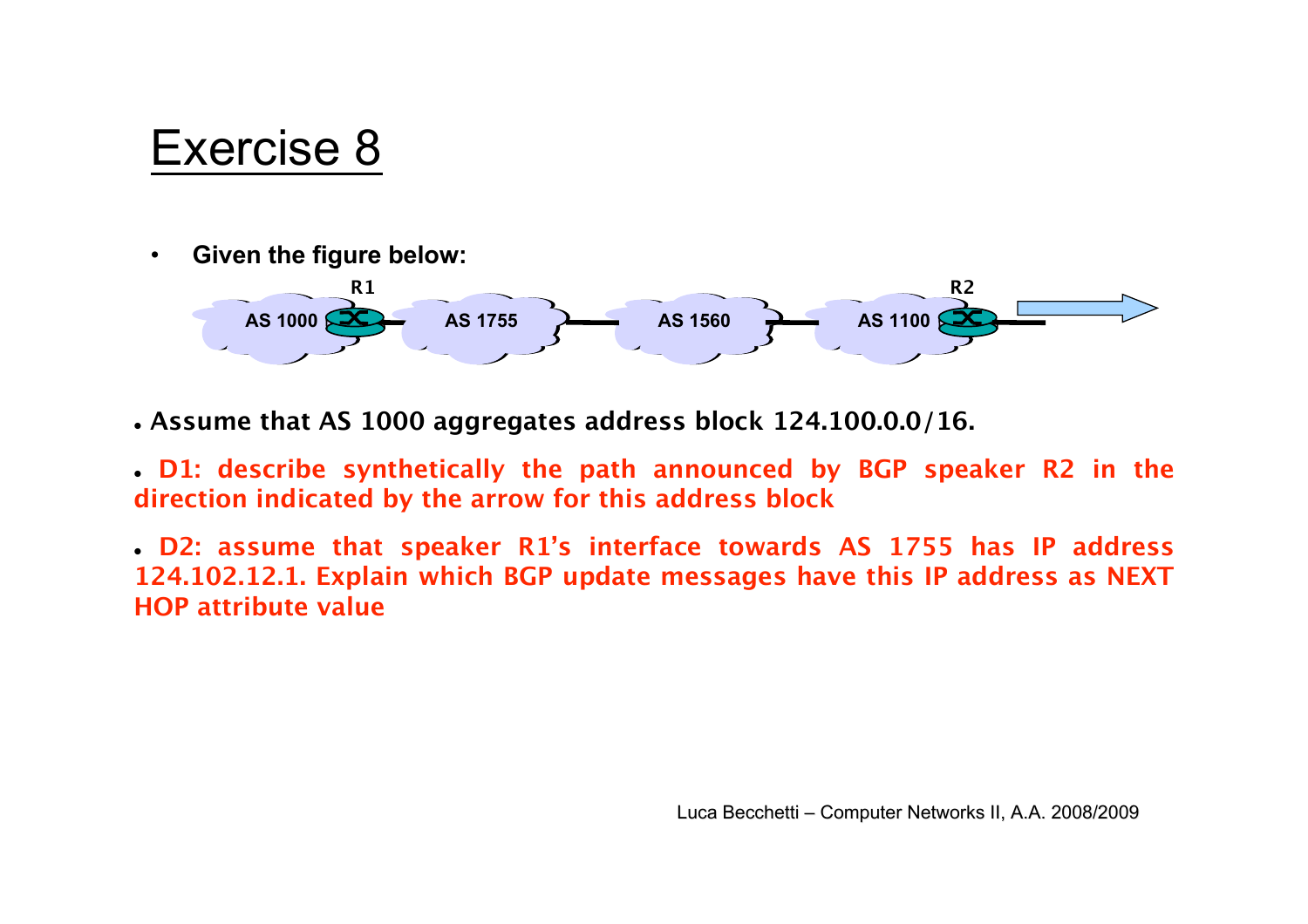#### Exercise 8 - solution

- **The path announced by R2 is:**
	- – **(124.100/16; 1100, 1560, 1755, 1000)\_**
- **124.102.12.1 is the NEXT\_HOP attribute value in the update message sent from R1 to its BGP peer belonging to AS 1755. This is also the value of this attribute for update message possibly exchanged via IBGP within AS 1755 for this path**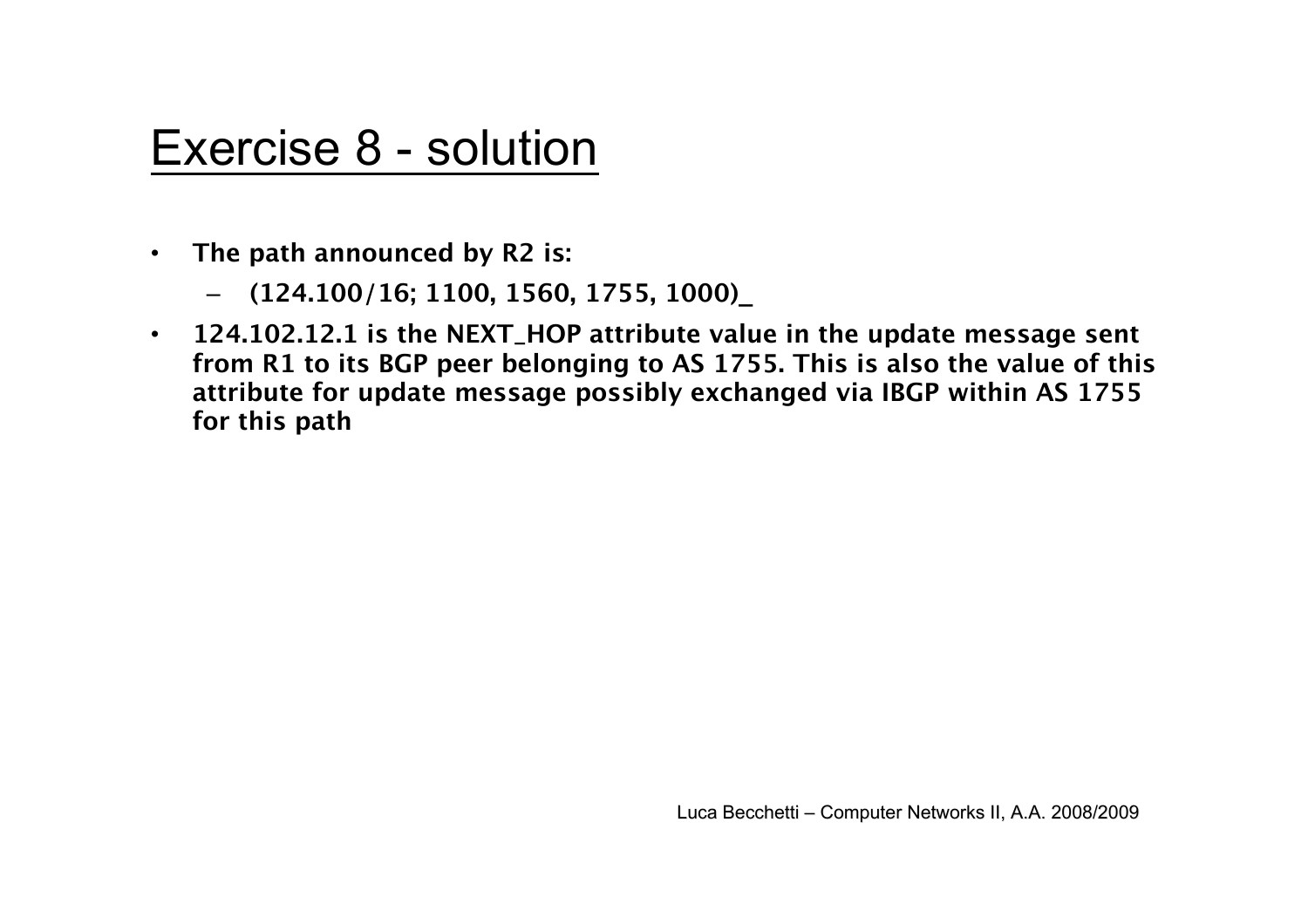– **Given the picture below:**



- **assume the system administrator of AS 1100 intends to prevent traffic originating from AS 1560 within her domain**
- **D1: which basic BGP update policy can achieve this result?**
- **D2: how is it possible to prevent transit traffic towards AS 1560 from traversing AS 1100?**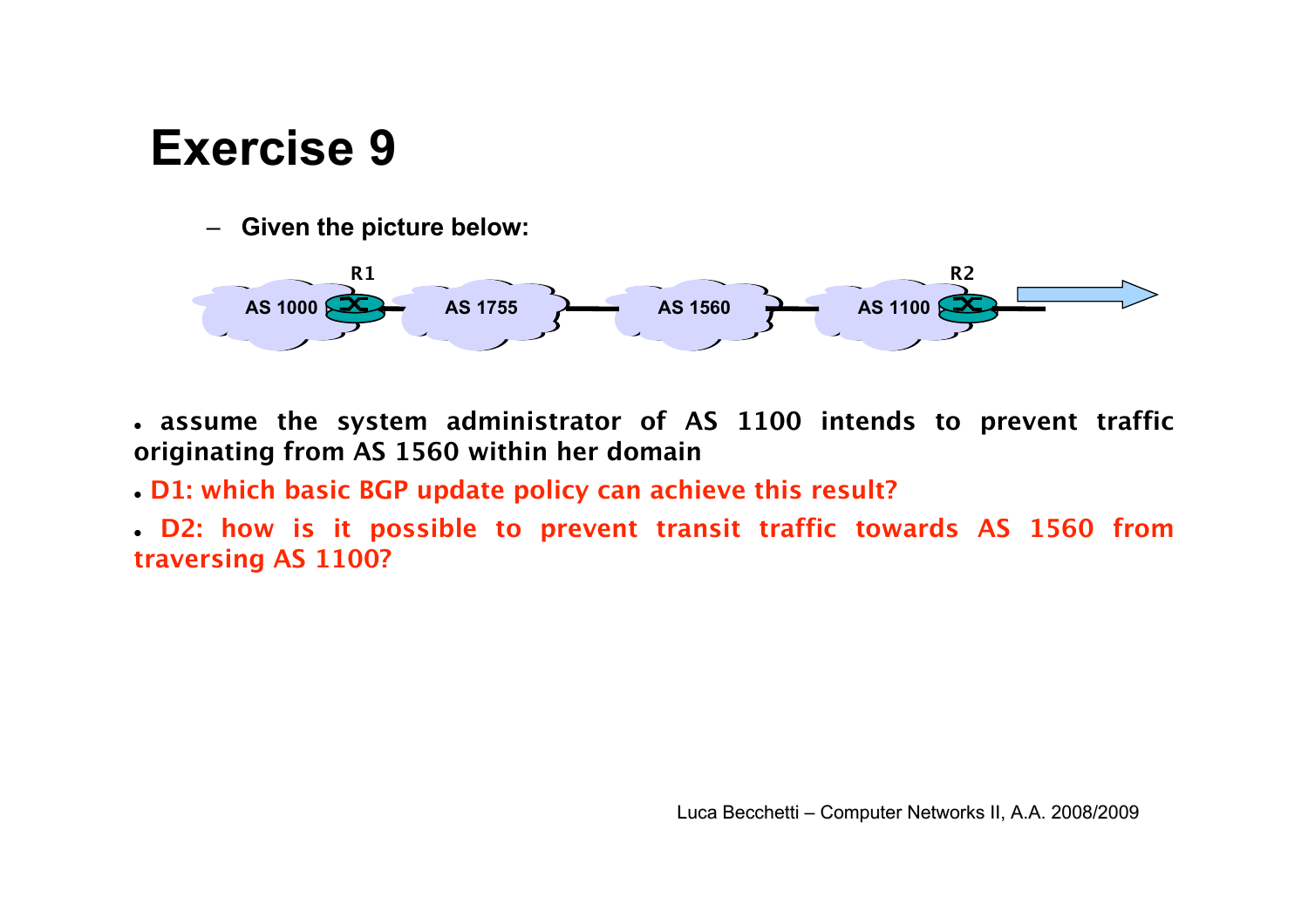#### Exercise 9 - solution

- **D1: No BGP routes are announced to AS 1560**
- **D2: no BGP updates are sent towards networks that are right of AS 1100 for routes that traverse AS 1560**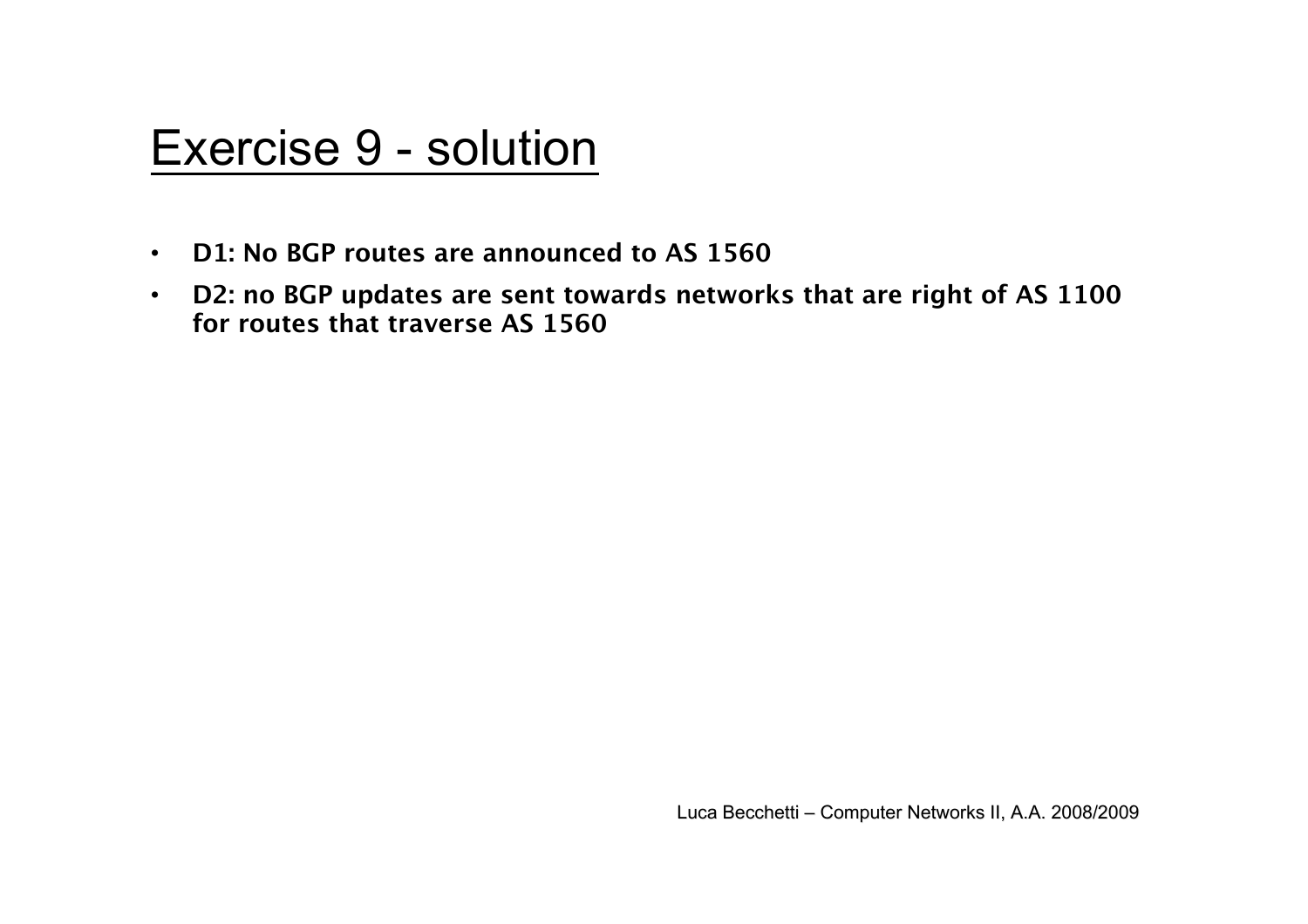• **Given the following picture:**



**D1: Give the values of the NEXT\_HOP attribute for the BGP update messages indicated in the picture**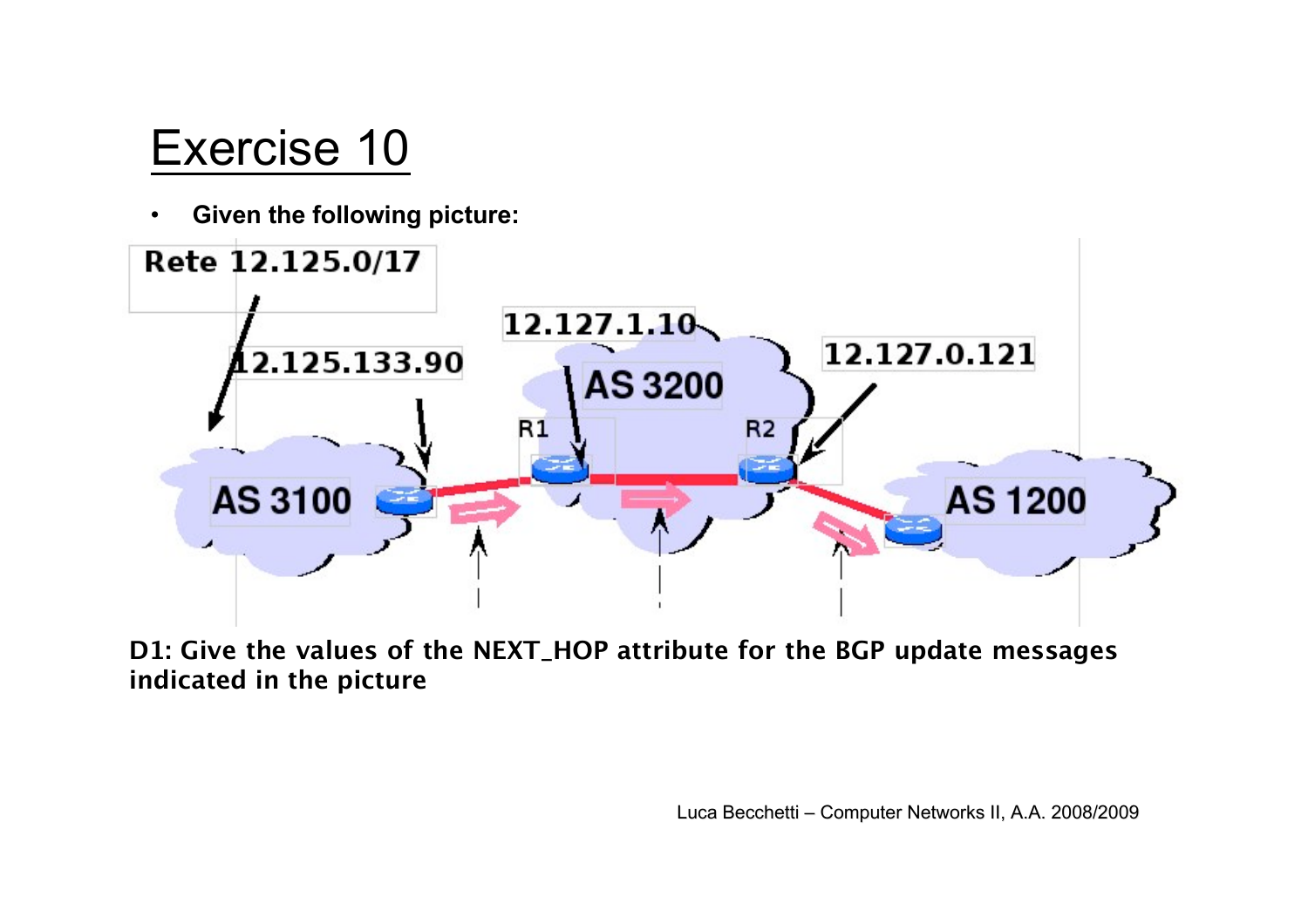## Esercizio 10

• **D2: briefly discuss the constraints on the contents of the routing tables of routers that are internal to the ASes in the picture, deriving from the use and meaning of the NEXT\_HOP attribute in BGP.**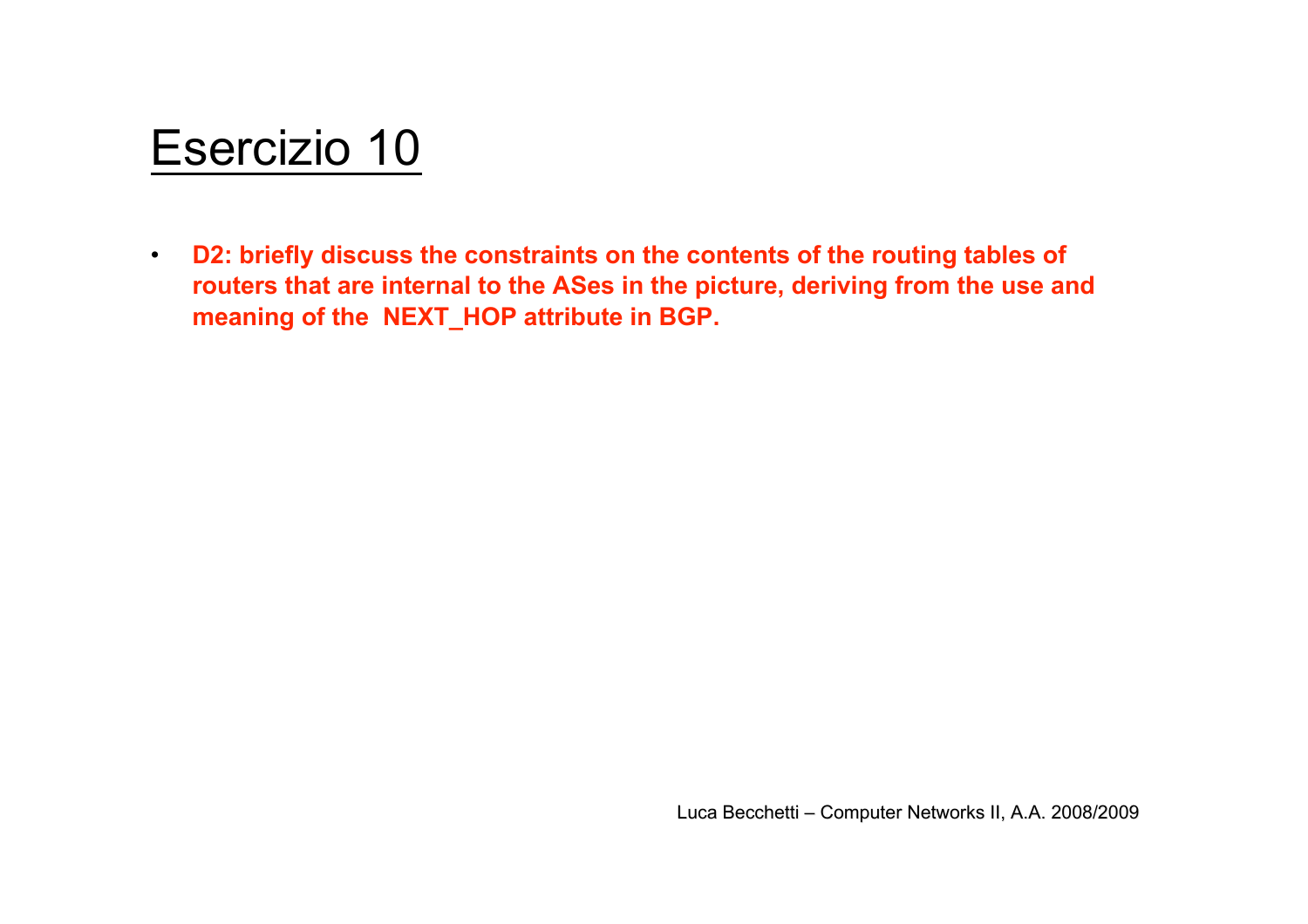### Exercise 10 - solution

- **D1: the values of the attribute for the messages in the picture are 12.125.133.9, 12.125.133.9 and 12.127.0.12 respectively.**
- **Within the As, it is necessary to maintain explicit routes towards border BGP speakers**
	- **->routing tables of routers internal to AS 3200 must be such as to allow routing an IP packet from right BGP speaker to left BGP speaker and viceversa, in order to reach destination**
	- **For example, consider the simple case in which R1 and R2 are directly connected. R2's internal routing table must have 1 line for destination 12.125.0/17 (or a destination including this block) with Next Hop value (IGP protocol for the AS) equal to 12.127.1.10.**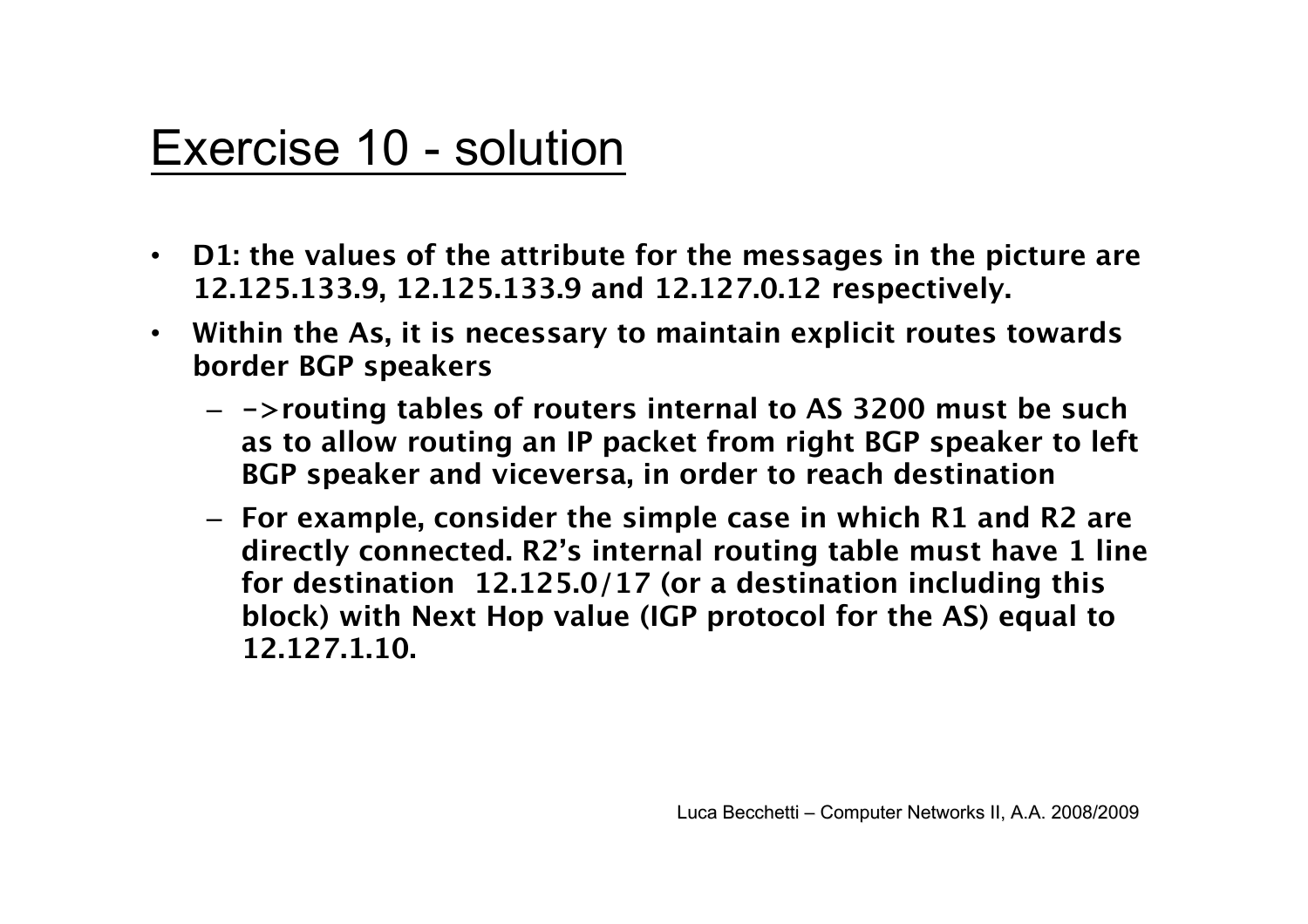• **Consider the AS configuration in the picture below:**



**Assume AS 1000 aggregates address block 124.100.0.0/16. Is it possible for R to receive more BGP updates (i.e., with different attribute values) for this block?**

**D1: which announcement is selected by AS 1100 when all the rest is the same?**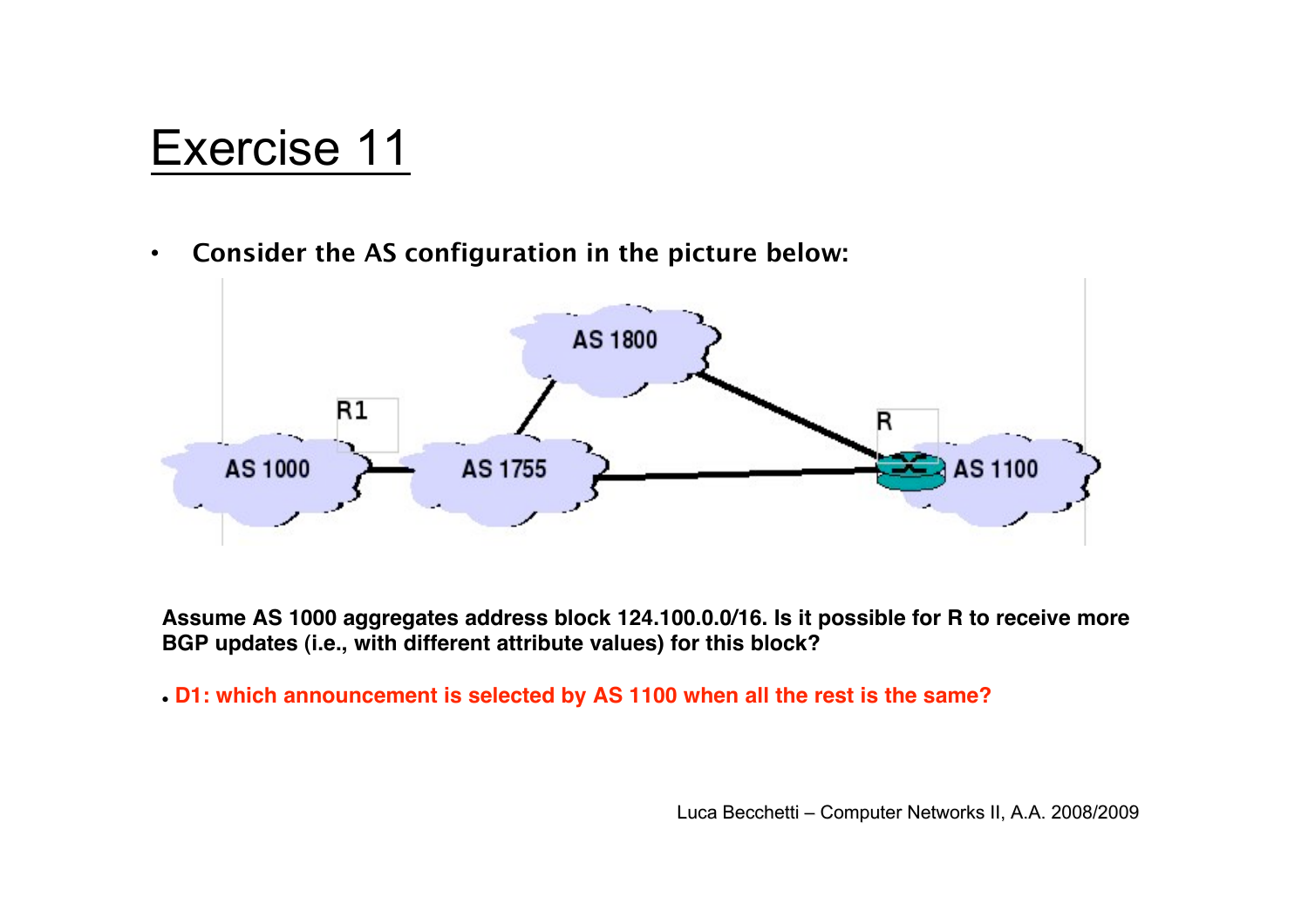## Exercise 11 - solution

• **If all other attributes are the same, the announcement with shortest path vector (number of ASes crossed by route) is preferred. In our case, two routes are announced (124.100/16, 1800, 1755, 1000) and (124.100/16, 1755, 1000), hence the latter is preferred when all other attributes are the same**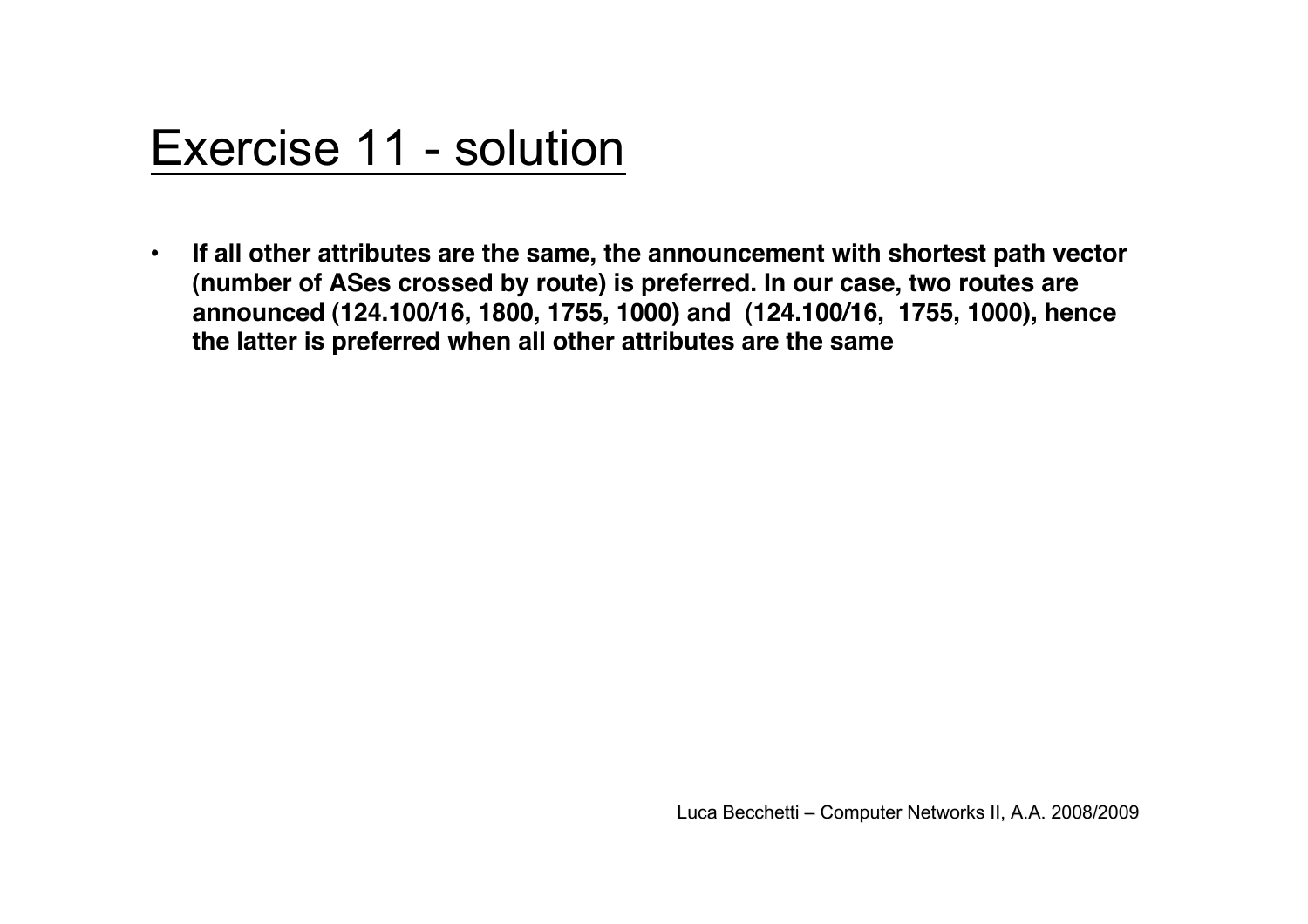• **Consider the following picture:**



Luca Becchetti – Computer Networks II, A.A. 2008/2009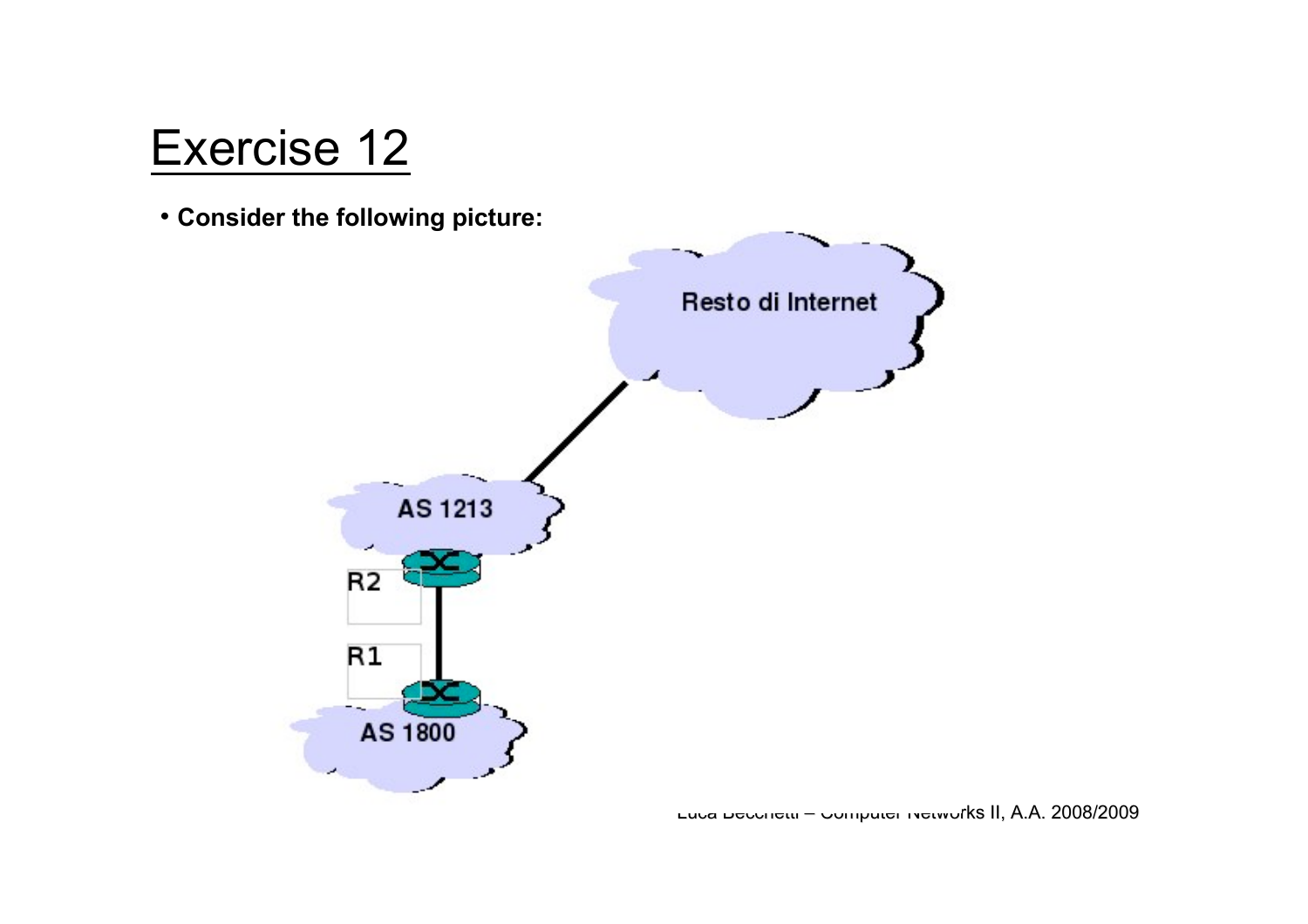## Esercizio 12

- **Assume AS 1800 is a stub of AS 1213 (its provider). AS 1213 is responsible for address block 112.0.0.0/8. Assume AS 1800 receives address block 112.64.0.0/16.**
- **D1: propose an organization for the network of AS 1800, defining its internal organization and its connection to the provider, so as to meet the following requirements: i) the internal network is organized into 3 subnets A, B and C, each approximately receiving 32000, 16000 and 16000 addresses respectively; also propose a solution for the following point:**
- **D2: how is AS 1800 connected to its provider?**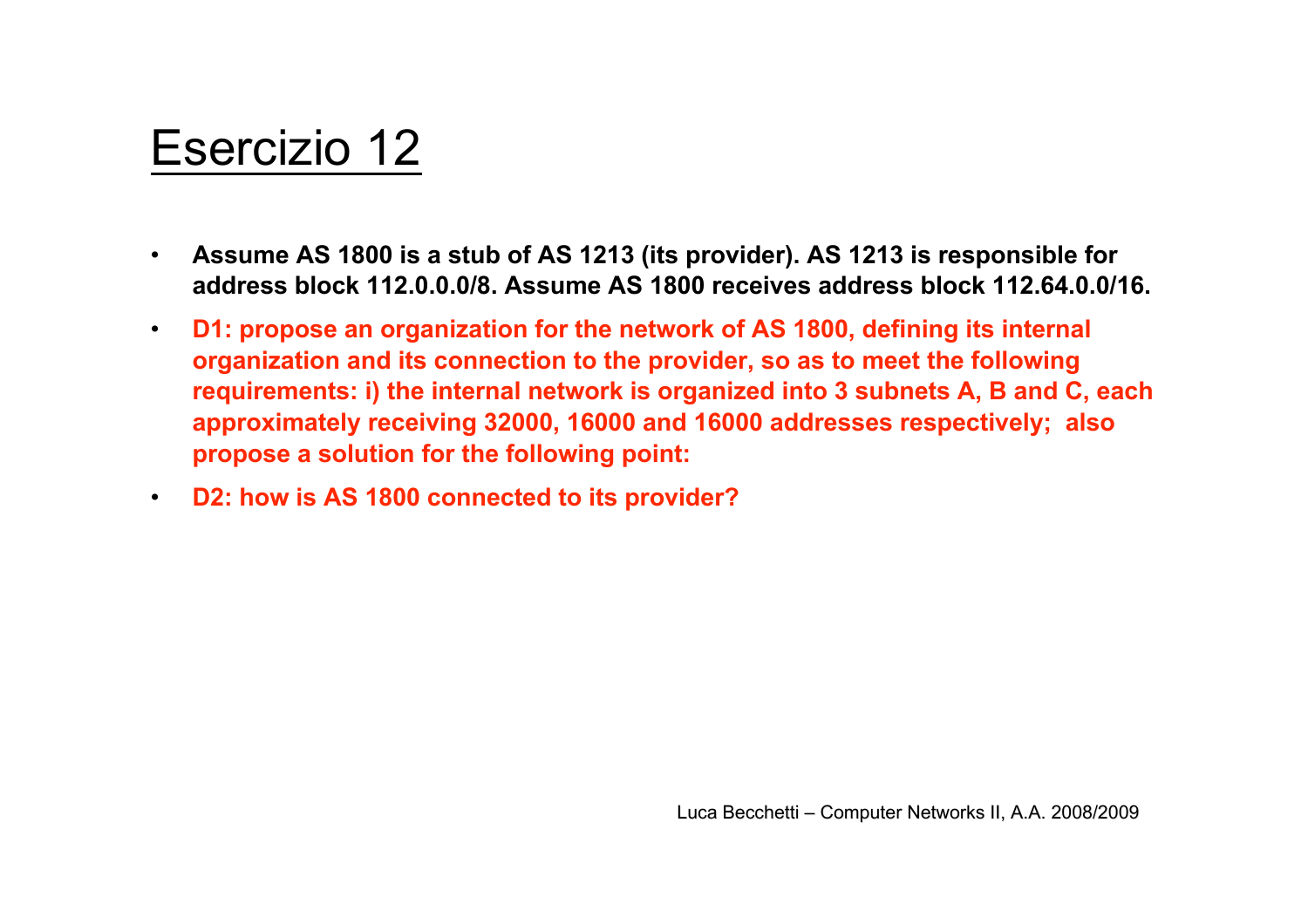#### Exercise 12 - solution

- **Large networks organized into subnets -> reasonable to use OSPF for AS 1800.**
- **R1 is an ABR interconnecting 3 areas and at the same time serving as ASBR for external routing**
- **AS 1800 organization:**